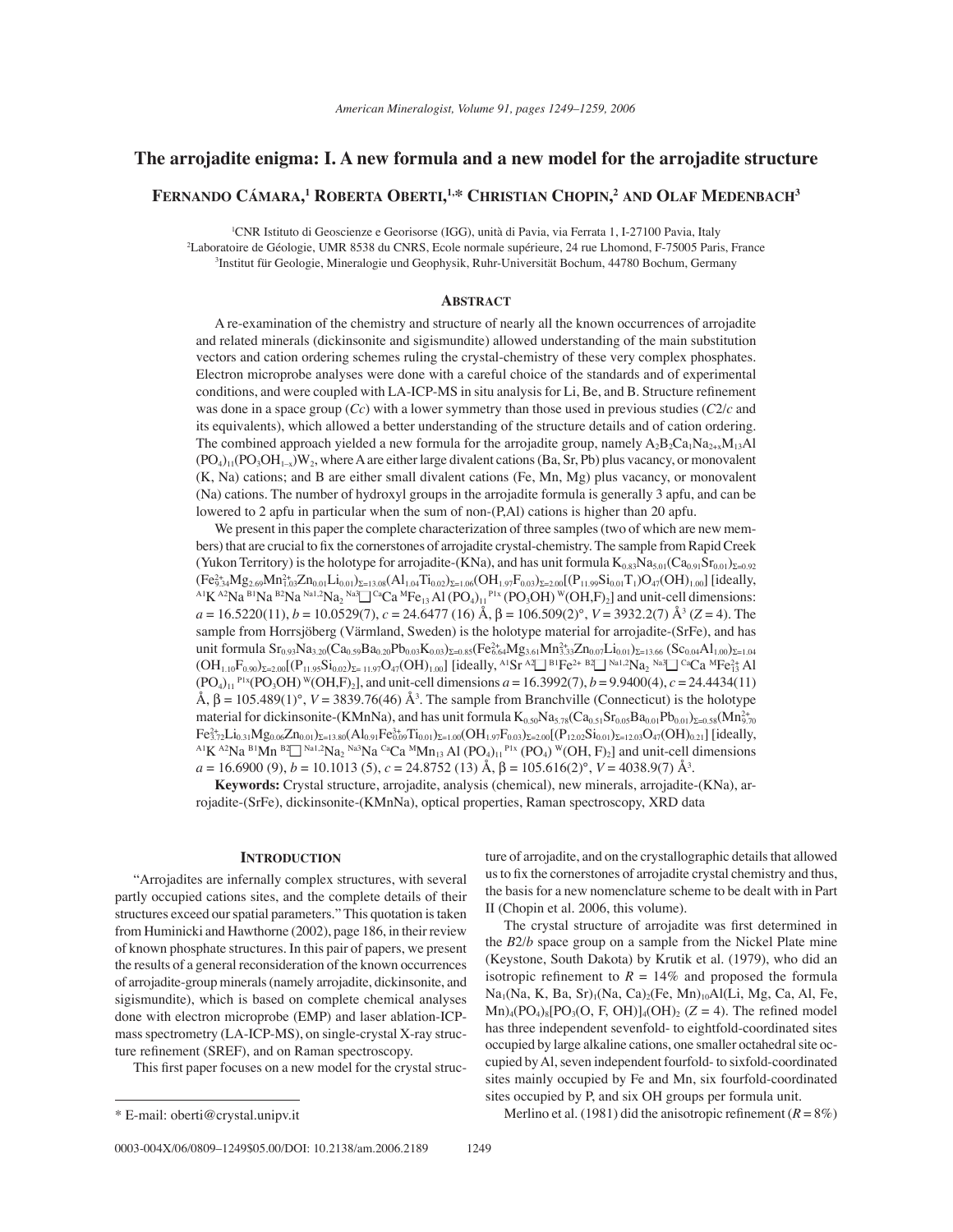in the space group *C*2/*c* of another sample from the same locality, and proposed the ideal formula  $KNa_4CaMn_4Fe_{10}Al(PO_4)_{12}(OH,$  $F$ <sub>2</sub>, where the number of sites suitable for large cations  $(X)$  was raised to five, and the number of OH groups was lowered to two. The new X1 site is disordered because its occupancy is incompatible with that of its centrosymmetric equivalent occurring at about 1 Å. The high displacement parameter observed at the P1 site was explained with a limited  $(PO<sub>4</sub>)<sup>3</sup> \leftrightarrow (OH)<sup>4</sup><sub>4</sub>$  exchange.

Moore et al. (1981) compared the refinement made by Merlino et al. (1981) with those made on a dickinsonite sample from Branchville, Connecticut, and on an arrojadite sample from Nancy Mine (North Groton, New Hampshire). The final  $R$ factor varies from 6 to 8%. Moore et al. (1981) chose the space group *A*2/*a*, and concluded that arrojadite and dickinsonite have the same structure and the general formula  $[KNa_4Ca(Fe,$  $Mn)_{14}^{2+}Al(OH)_{2}(PO_{4})_{12}$ , with dickinsonite thus being the Mndominant analog of arrojadite. Compared to previous studies, they found evidence for a disordered P1x site, which complements the deficit at the P1 site previously pointed out by the high displacement parameter; the two phosphate groups share an *edge* of the basal face, but have vertices alternately pointing to opposite directions when seen along the *b* direction (Fig. 1). Two further disordered X sites were detected, which have ten- and twelve-fold coordination. With this , the arrojadite structure has 11 cationic and anionic sites confined to partial occupancy. The X1 site is at 0.5 Å from the inversion center, and thus is at most half occupied. Because they occur too close to each other, the occupancies of the X6, M1, P1, and P1x are mutually incompatible, as are those of the X4, X7, and P1x sites.

Demartin et al. (1996) investigated sigismundite, a Ba-dominant variety of arrojadite found at Madesimo (Spluga Valley, Italy), and proposed the simplified formula (Ba, K, Pb) $Na<sub>3</sub>(Ca,$  $Sr)(Fe, Mg, Mn)_{14}Al(OH)_{2}(PO_{4})_{12}$ . They did a weighted anisotropic structure refinement  $(R = 7\%)$  in the standard  $C2/c$  space group, but maintained the site nomenclature used by Moore et al. (1981). Barium was found to order at the X5 site, at a position slightly different from that of K; the X6 and X7 sites were found to be empty. A residue in the electron density map identified a new split site at 1 Å from the X4 site (X4x). Its occupancy is incompatible with those of the X4 and P1x sites. The steric relation between the P1 and P1x sites  $(P1 - P1x = 0.88 \text{ Å})$  was interpreted based on *face*-sharing tetrahedra, and was related to disorder at the adjacent M1 + M1x sites  $(M1 - M1x = 0.81 \text{ Å})$ . A further structural difference from arrojadite is the coordination of the M7 site, which is an octahedron in sigismundite and a square pyramid in arrojadite.

Steele (2002) examined arrojadites from four localities, and found the space group *Cc* for the Rapid Creek (Yukon) and the Palermo mine (New Hampshire), and *C*2/*c* for the Chandler's Mills (New Hampshire) and the Nickel Plate mine (South Dakota). However, a unit formula  $[AICaKNa<sub>5</sub>(Fe, Mn,$  $Mg)_{13}(PO_4)_{12}F$ ] provided in that abstract is not consistent with the *Cc* symmetry, and a second one for the *C*2/*c* specimens is not charge-balanced. Even if the intended meaning was AlCaKNa<sub>5</sub>(Fe, Mn, Mg)<sub>13</sub>(PO<sub>4</sub>)<sub>12</sub>(OH) for *Cc* and AlCaKNa<sub>4</sub>(Fe, Mn,  $Mg$ <sub>13</sub>(PO<sub>4</sub>)<sub>12</sub>(F,OH)<sub>2</sub> for *C*2/*c* specimens, the inconsistency persists and the occurrence of two different symmetries related to the exchange  $Na<sub>-1</sub>H<sub>1</sub>$  remained unexplained.

There is no doubt that the structure and crystal chemistry of arrojadites, perhaps among the most complex found so far, need further investigation. The present work arose from the fortunate finding of an arrojadite-group mineral from Horrsjöberg (Värmland, Sweden) with a very peculiar composition, namely with high Sr and F contents coupled with an (Fe, Mn, Mg) content exceeding 13 atoms per formula unit (apfu). The quality of the collected diffraction data allowed us to understand that the symmetry could be lowered to *Cc*, yielding a model with 50 anionic sites, 12 sites suitable for P, one for Al, 13 sites suitable for transition metals, seven sites suitable for large alkaline cations, and three sites suitable for H. This model was successfully checked by complete chemical and structural investigation of a sample from Rapid Creek, Yukon Territory (Robinson et al. 1992) that has a composition very close to ideal arrojadite, and re-examination of a sample from Branchville, Connecticut; their



**FIGURE 1.** Projections onto (010) for the arrojadite structure refined in the *A*2/*a* space group (Moore et al. 1981): (**a**) the slab at  $y = \frac{1}{4}$ ; (**b**) the slab at  $y = \frac{1}{2}$ .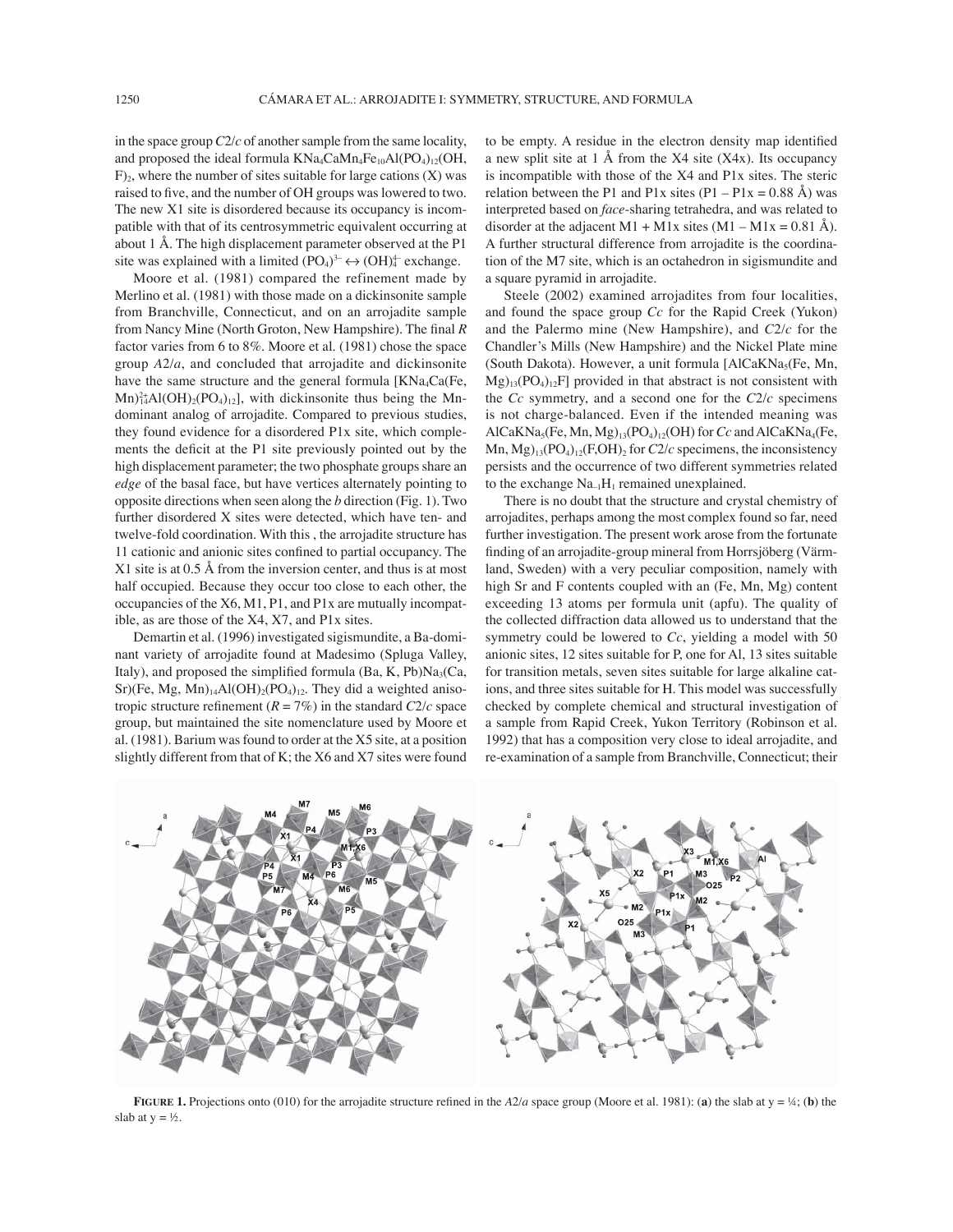comparison allowed understanding of the main crystal-chemical mechanisms that are operative in the arrojadite group.

## **EXPERIMENTAL METHODS**

## **Electron microprobe and LA-ICP-MS analysis**

Electron-microprobe analyses were carried out in wavelength-dispersive mode with the Cameca SX50 instrument at Centre Camparis, Paris, at 15 kV, 15 nA beam current, 5-10 μm beam diameter, 10-15 s counting time on peak, using the PAP data-reduction program supplied by the manufacturer and the following standards: topaz (FKα), albite (NaKα), Mg<sub>3</sub>(PO<sub>4</sub>)<sub>2</sub> (Mg- and PKα), orthoclase (Al*Kα*), diopside (Si- and Ca*Kα*), Sc<sub>2</sub>O<sub>3</sub> (Sc*Kα*), MnTiO<sub>3</sub> (Ti- and Mn*Kα*), hematite (Fe $K\alpha$ ), sphalerite (Zn $K\alpha$ ), SrSiO<sub>3</sub> (SrL $\alpha$ ), barite (BaL $\alpha$  or -L $\beta$ ), and galena (Pb*L*α). Given the high Fe and Mn contents, EMP analysis of F was performed with the more dispersive TAP crystal rather than the W-Si multilayer PC1 crystal. Pulse-height analysis was used for analysis of F and P with the TAP crystal to eliminate contributions from the third-order P*K*α and second-order Ca*K*β lines. The use of Durango apatite as a P standard for the analysis of simple Mg, Fe, Mnphosphates showed that the correct M:P stoichiometry is commonly not obtained to better than  $1-2\%$ . Therefore, regardless of other concerns raised against apatite (Stormer et al. 1993), we used synthetic  $Mg_3(PO_4)_2$ -III (Jaulmes et al. 1997) as a P and Mg standard and recommend use of similar anhydrous compounds in the case of complex phosphate stoichiometries.

A La-ICP-MS analysis was done because Li can be a common constituent of arrojadites. Also, the lower occupancies obtained by previous authors at the P1 site suggested that we check for the presence of small amounts of lower-Z tetrahedral cations, such as B and Be. Quantification of Li, Be, and B was done at the CNR-IGG (Pavia) with an instrument that couples a 266 nm Nd:YAG laser source (Brilliant-Quantel) to a quadrupole ICP-MS (DRCe - PerkinElmer). <sup>6</sup>Li, <sup>7</sup>Li, <sup>9</sup> <sup>43</sup>Ca were acquired in peak hopping mode with a dwell time of 10 ms. Each analysis involved the acquisition of 30 s of background and 1 min of signal. NIST610 and 29Al were adopted as external and internal standards, respectively. Data reduction was carried out with the Glitter software (van Achterbergh et al. 2001). Accuracy was tested on the BCR2 USGS reference glass and is estimated to be better than 5% relative.

Values of oxide wt% and unit formulae for the analysis of the refined crystals are reported in Table 1. Recalculation of the unit formulae was done on the basis of 47 O and 3 (OH, F) apfu for the samples from Horrsjöberg and Rapid Creek; for the sample from Branchville, the total number of (OH, F) apfu was calculated according to the content of the cationic sites, as explained in a following section.

#### **Single-crystal structure refinement**

Crystals were hand-picked from mineral separates, and crystal quality was checked first from optical and then from diffraction behavior. Data collection was done with a Bruker/AXS SMART-Apex diffractometer at the CMR-IGG (Pavia). Ten batches of 900 images each (0.2° ω-rotation) were collected at different φ positions and at two different θ-arm positions (θ = 20°: 0, 90, 180, 270°; θ = 50°: 0, 45, 90, 135, 180, and 270°). The crystal-to-detector distance was 8 cm. Intensity data were integrated using the SAINT program (Bruker) and corrected for absorption using the SADABS program (Bruker). Structure refinement was done using a locally modified version of program ORFLS (Busing et al. 1962) with a model obtained starting from the coordinates of Moore et al. (1981) and allowing for the *Cc* symmetry. Selected crystal and refinement data are provided in Table 2.

Site nomenclature was changed to better address crystal-chemical exchanges and nomenclature issues. Details will be given in a companion paper (Chopin et al. 2006), where a table of conversion with respect to the previous reports will also be provided. In brief, the pairs of M and P sites no longer equivalent in the *Cc* symmetry maintain the number given by Moore et al. (1981), but assume the a and b suffixes. The P1 and P1x sites are no longer partially superimposed, and have full occupancy. The X sites have been completely renamed to account for the observed heterovalent exchanges.

Atomic coordinates, displacement parameters, and refined site-scattering values are reported in Table 3. Interatomic distances for the P sites (Table 4a), the Al and M sites (Table 4b), and the alkali sites (Tables 4c and 4d) are reported in Table 4. Lists of measured structure factors have also been deposited as Table 5<sup>1</sup>.

<sup>1</sup> Deposit item AM-06-021, Tables 3 and 5. Deposit items are available two ways: For a paper copy contact the Business Office of the Mineralogical Society of America (see inside front cover of recent issue) for price information. For an electronic copy visit the MSA web site at http://www.minsocam.org, go to the

| Oxide wt%              | <b>Rapid Creek</b> | Horrsjöberg | <b>Branchville</b> |
|------------------------|--------------------|-------------|--------------------|
| Mean of                | 6                  | 11          | 7                  |
| $P_2O_5$               | 41.20(11)          | 40.74(32)   | 39.01(25)          |
| SiO <sub>2</sub>       | 0.01(1)            | 0.06(4)     | 0.01(1)            |
| TiO <sub>2</sub>       | 0.07(2)            | 0.01(2)     | 0.02(3)            |
| $Al_2O_3$              | 2.56(9)            | 2.46(9)     | 2.12(4)            |
| MgO                    | 5.23(1)            | 7.00(38)    | 0.08(1)            |
| FeO <sub>total</sub>   | 32.40(70)          | 22.94(22)   | 12.52(41)          |
| MnO                    | 3.54(17)           | 11.34(60)   | 31.47(17)          |
| ZnO                    | 0.04(5)            | 0.28(6)     | 0.02(4)            |
| CaO                    | 2.48(7)            | 1.58(23)    | 1.31(16)           |
| SrO                    | 0.03(3)            | 4.63(68)    | 0.25(6)            |
| <b>BaO</b>             | 0.02(6)            | 1.48(93)    | 0.04(4)            |
| PbO                    | 0.03(3)            | 0.29(13)    | 0.09(8)            |
| Na <sub>2</sub> O      | 7.50(10)           | 4.77(12)    | 8.19(10)           |
| $K_2O$                 | 1.90(6)            | 0.06(3)     | 1.07(9)            |
| $Li2O*$                | 0.005              | 0.006       | 0.213              |
| F                      | 0.02(2)            | 0.82(12)    | 0.02(4)            |
| $O = F$                | 0.01               | 0.35        | 0.01               |
| $H_2O_{calc}$          | 1.31               | 0.91        | 0.90               |
| sum                    | 98.35              | 99.17       | 97.33              |
| P                      | 11.99              | 11.95       | 12.02              |
| Si                     | 0.01               | 0.02        | 0.01               |
| Ti                     | 0.02               | 0.01        | 0.01               |
| AI                     | 1.04               | 1.00        | 0.91               |
| Mq                     | 2.69               | 3.61        | 0.06               |
| $Fe2+$                 | 9.34               | 6.64        | 3.72               |
| $Fe3+$                 |                    |             | 0.09               |
| Mn                     | 1.03               | 3.33        | 9.70               |
| Zn                     | 0.01               | 0.07        | 0.01               |
| Ca                     | 0.91               | 0.59        | 0.51               |
| Sr                     | 0.01               | 0.93        | 0.05               |
| Ba                     | 0.00               | 0.20        | 0.01               |
| Pb                     | 0.00               | 0.03        | 0.01               |
| Na                     | 5.01               | 3.20        | 5.78               |
| Κ                      | 0.83               | 0.03        | 0.50               |
| Li                     | 0.01               | 0.006       | 0.31               |
| F                      | 0.03               | 0.90        | 0.03               |
| $H_{calc}$             | 2.97               | 2.10        | 2.18               |
| cat sum ‡              | 19.84              | 18.64       | 20.66              |
| $\Sigma M$ -type       | 13.08              | 13.66       | 13.80              |
| $\Sigma$ X-type        | 6.76               | 4.98        | 6.86               |
| s.s. $M_{calc}$ §      | 299.2              | 283.8       | 320.5              |
| S.S. M <sub>obs</sub>  | 302.0              | 280.7       | 321.5              |
| S.S. X <sub>calc</sub> | 92.2               | 115.8       | 106.7              |
| S.S. X <sub>obs</sub>  | 94.3               | 111.2       | 99.6               |
| s.s. tot calc          | 391.4              | 399.7       | 427.2              |
| S.S. tot obs           | 396.3              | 391.9       | 421.1              |

 $*$  Li<sub>2</sub>O measured in situ by LA-ICP-MS (3 point analyses: estimated accuracy  $\pm$ 5%); B = 0.7 ppm and 1.3 ppm, and Be = 1 ppm and 2.8 ppm for Rapid Creek and Branchville, respectively.

 $\Delta$ tot (%) 1.2 2.0 1.5

‡ Sum of the cations beyond P + Si + Al + H.

§ s.s. = site scattering calculated from chemical analyses (calc) and obtained by structure refinement (obs).

### **Raman spectroscopy**

Reconnaissance Raman spectra were obtained in the OH-stretching region on unoriented crystal fragments with a Renishaw inVia microspectrometer at ENS (Paris), using a 514 nm laser in polarized mode delivering 2 to 5 mW on the sample, a long-working-distance ×50 objective lens with 0.5 numerical aperture, and 1800 grooves/mm gratings. Spectral deconvolution was made with a Voigt function, imposing the same FWHM for all component bands of a given spectrum.

American Mineralogist Contents, find the table of contents for the specific volume/issue wanted, and then click on the deposit link there.

**TABLE 1.** Chemical analysis (EMP + LA-ICP-MS); unit formulae recalculated based on 47 O and 3 (OH, F) pfu for the samples from Rapid Creek and Horrsjöberg, and on 47 O and (3 – Na3) (OH, F) pfu for the sample from Branchville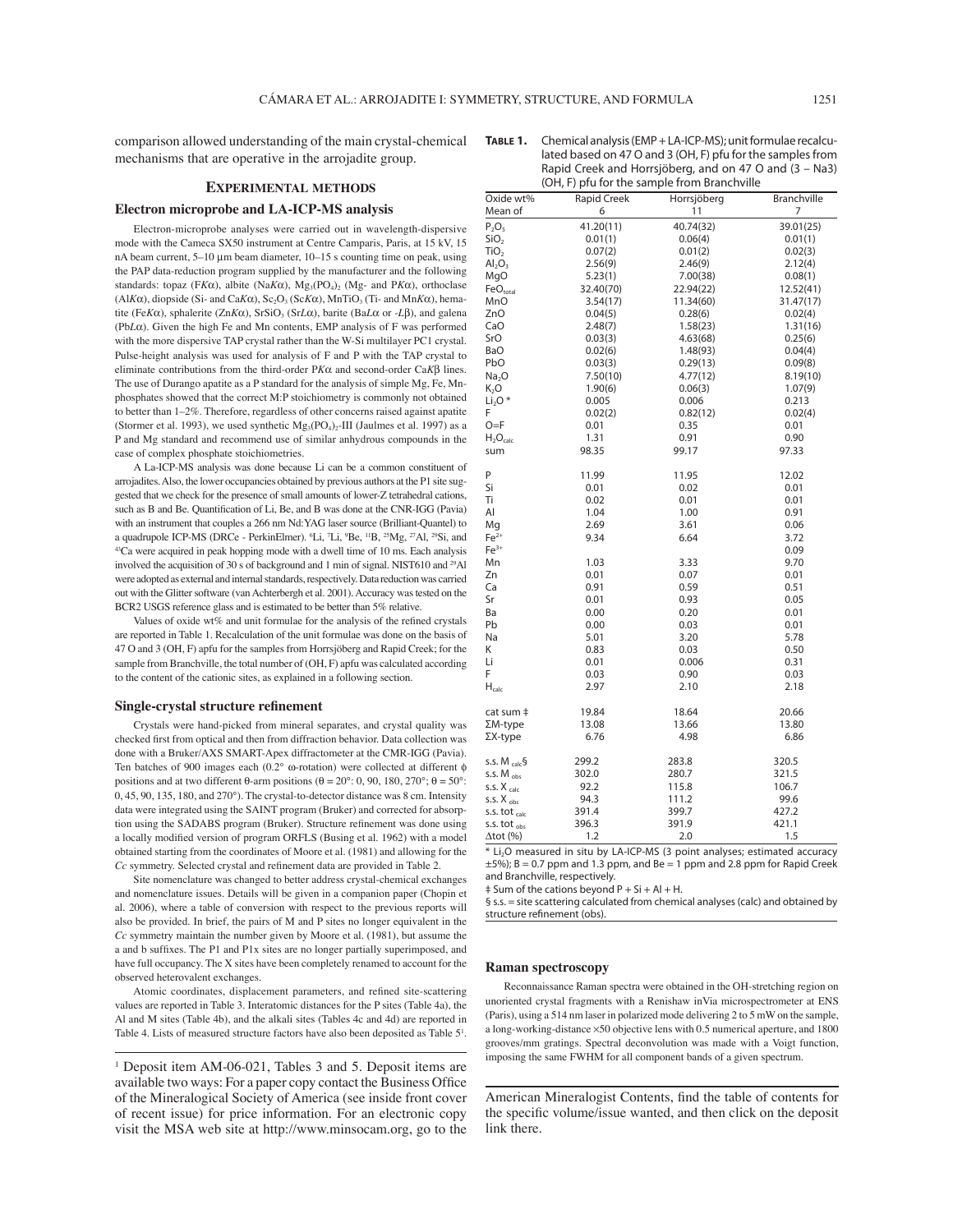## **RESULTS AND DISCUSSION**

### **A new model for the arrojadite structure**

The present work shows that the correct space group of arrojadite structure is *Cc.* The basic features of the structure are those discussed by Moore et al. (1981). In fact, the lowering of the symmetry does not change the framework built up by the P tetrahedra and the M polyhedra, but simply avoids both the partial superposition of the P1 and P1x tetrahedra and the close contacts between cationic sites discussed above; it also cancels out the centrosymmetric analog of the X1 site (Ca in the new nomenclature). All the 86 sites present in the *Cc* model can be fully occupied, and the only crystallographic constraint is the inverse relation between the occupancies of the Na3 and the H3x sites, which will be discussed in detail in the following section. The

TABLE 2. Selected crystal and refinement data for the studied arrojadites

| <b>TUJUULLES</b>             |                      |                      |                      |
|------------------------------|----------------------|----------------------|----------------------|
| Locality                     | Rapid Creek          | Horrsjöberg          | <b>Branchville</b>   |
| museum code                  | 41081                | 16926                | 4861                 |
| IGG code*                    | isd                  | iri                  | itb                  |
| system                       | Monoclinic           | Monoclinic           | Monoclinic           |
| space group                  | Сc                   | Сc                   | Сc                   |
| a (Å)                        | 16.5520(11)          | 16.3992(7)           | 16.6900(9)           |
| $b(\AA)$                     | 10.0529(7)           | 9.9400(4)            | 10.1013(5)           |
| $c(\AA)$                     | 24.6477(16)          | 24.4434(11)          | 24.8752(13)          |
| $\beta$ (°)                  | 106.509(2)           | 105.489(1)           | 105.616(2)           |
| Volume (Å <sup>3</sup> )     | 3932.2(7)            | 3839.8(3)            | 4038.9(7)            |
| Ζ                            | 4                    | 4                    | 4                    |
| $\theta$ range               | $1.7 - 35.0^{\circ}$ | $1.7 - 35.0^{\circ}$ | $1.7 - 35.0^{\circ}$ |
| no. coll. refl. <sup>+</sup> | 27444                | 26719                | 27997                |
| <redundancy></redundancy>    | 3.03                 | 3.02                 | 3.00                 |
| no. unique refl.             | 8656                 | 8447                 | 8898                 |
| $R(int)$ (%)                 | 2.75                 | 2.30                 | 4.80                 |
| l/σl cut                     | 3                    | 3                    | 3                    |
| no. obs                      | 7953                 | 7987                 | 8381                 |
| no. refined par.             | 847                  | 842                  | 862                  |
| $R$ obs $(\%)$               | 2.88                 | 3.95                 | 3.85                 |
| $R$ all $(%)$                | 3.25                 | 4.45                 | 4.09                 |

\* This symbol identifies the sample in the archives.

† Number of collected reflections, after averaging those collected more than once.

new model of the arrojadite structure is shown in Figure 2.

The lowering in symmetry yields a significant lowering of the *R* factors, and calculation of difference Fourier maps after convergence shows that the more intense residual peaks are related to the bonding feature at the M and P sites. Within the pairs of M sites that are no longer equivalent in the *Cc* symmetry (now denoted by a and b), there are significant differences both in terms of refined bond-lengths and site-scattering values (cf. Tables 2 and 3). This feature also implies the existence of significant cation ordering; ordering patterns will be discussed in a future contribution, where the available chemical, structural, and spectroscopic information on all the examined arrojadite samples will be compared and discussed.

However, a conclusion drawn from Raman analysis is relevant to the present discussion. In fact, all the 12 samples examined (among which those from Chandler's Mills and the Nickel Plate mine that had been described in the centrosymmetric space group by Merlino et al. 1981 and Steele 2002) show two distinct clusters of bands in the OH-stretching region (Fig. 3) that can be related to H atoms occurring at the two independent W1 and W2 sites (which would merge into a unique W site in the  $C2/c$  space group). The number of the bands observed in each cluster depends on the chemistry of the M sites, and the relative intensity of the two clusters confirms that F tends to order at the W1 site, as shown by the structure refinement (cf. the Yukon and Horrsjöberg spectra, and see the next section for more detail). In any event, the presence of the two clusters in all spectra is clear evidence that *Cc* is the true space group for all arrojadites. The fact that some samples still show some "ghost" residual electron density maxima similar to those previously reported by Moore et al. (1981) is probably due to some microstructural effects (for instance, domains related by rotation of 180° around **b** and a **c**/2 glide), which are presently investigated by HRTEM.

| <b>TABLE 4A.</b> The phosphate groups: Interatomic distances (A) and selected geometrical parameters for the arroiadites of this work |  |  |  |
|---------------------------------------------------------------------------------------------------------------------------------------|--|--|--|
|---------------------------------------------------------------------------------------------------------------------------------------|--|--|--|

| $P^{11}$<br>$9$ connection parameters for the ar |                                                                                                       |          |          |            |          |          |                                               |                                   |            |             |          |
|--------------------------------------------------|-------------------------------------------------------------------------------------------------------|----------|----------|------------|----------|----------|-----------------------------------------------|-----------------------------------|------------|-------------|----------|
|                                                  | Rapid Creek Horrsjöberg Branchville<br>Rapid Creek Horrsjöberg Branchville<br>Rapid Creek Horrsjöberg |          |          |            |          |          |                                               |                                   |            | Branchville |          |
| P1-01b                                           | 1.549(3)                                                                                              | 1.533(3) | 1.546(4) | P1x-O1a    | 1.527(3) | 1.532(3) | 1.538(4)                                      | P <sub>2</sub> a-O <sub>5</sub> a | 1.558(3)   | 1.552(3)    | 1.548(4) |
| P1-O2b                                           | 1.536(3)                                                                                              | 1.531(3) | 1.542(4) | P1x-O2a    | 1.523(3) | 1.539(3) | 1.539(4)                                      | P <sub>2</sub> a-O <sub>6</sub> a | 1.524(4)   | 1.524(4)    | 1.521(5) |
| P <sub>1</sub> -03                               | 1.519(3)                                                                                              | 1.533(3) | 1.532(4) | P1x-O3x    | 1.581(3) | 1.559(3) | 1.525(7)                                      | P <sub>2</sub> a-O <sub>7</sub> a | 1.559(4)   | 1.555(4)    | 1.550(5) |
| P1-04                                            | 1.535(3)                                                                                              | 1.542(3) | 1.529(4) | P1x-O4x    | 1.516(1) | 1.518(1) | 1.511(4)<br>P <sub>2</sub> a-O <sub>8</sub> a |                                   | 1.512(4)   | 1.528(4)    | 1.519(4) |
|                                                  | mean 1.535                                                                                            | 1.535    | 1.537    | mean       | 1.537    | 1.537    | 1.528                                         |                                   | mean 1.538 | 1.539       | 1.535    |
| $V(\AA^3)$                                       | 1.85                                                                                                  | 1.85     | 1.86     | $V(\AA^3)$ | 1.86     | 1.86     | 1.83                                          | $V(\AA^3)$                        | 1.85       | 1.86        | 1.84     |
| <b>TAV</b>                                       | 3.69                                                                                                  | 6.06     | 1.78     | <b>TAV</b> | 11.61    | 9.23     | 8.02                                          | <b>TAV</b>                        | 21.99      | 23.56       | 19.14    |
| <b>TQE</b>                                       | 1.0010                                                                                                | 1.0015   | 1.0005   | <b>TQE</b> | 1.0030   | 1.0024   | 1.0022                                        | <b>TQE</b>                        | 1.0055     | 1.0058      | 1.0048   |
| P3a-O9a                                          | 1.535(3)                                                                                              | 1.529(3) | 1.527(4) | P3b-O9b    | 1.533(3) | 1.534(3) | 1.533(4)                                      | P4a-O13a                          | 1.552(3)   | 1.547(3)    | 1.544(4) |
| P3a-O10a                                         | 1.522(3)                                                                                              | 1.528(3) | 1.526(5) | P3b-O10b   | 1.537(3) | 1.530(3) | 1.532(5)                                      | P4a-O14a                          | 1.539(3)   | 1.539(3)    | 1.537(4) |
| P3a-O11a                                         | 1.553(3)                                                                                              | 1.553(3) | 1.546(5) | P3b-O11b   | 1.524(3) | 1.516(3) | 1.511(4)                                      | P4a-O15a                          | 1.537(3)   | 1.533(3)    | 1.526(4) |
| P3a-O12a                                         | 1.523(3)                                                                                              | 1.537(3) | 1.537(4) | P3b-O12b   | 1.558(3) | 1.550(3) | 1.547(4)                                      | P4a-O16a                          | 1.527(3)   | 1.523(3)    | 1.517(4) |
|                                                  | mean 1.533                                                                                            | 1.537    | 1.534    | mean       | 1.538    | 1.533    | 1.531                                         |                                   | mean 1.539 | 1.535       | 1.531    |
| $V(\AA^3)$                                       | 1.85                                                                                                  | 1.86     | 1.85     | $V(\AA^3)$ | 1.87     | 1.85     | 1.84                                          | $V(\AA^3)$                        | 1.86       | 1.85        | 1.83     |
| <b>TAV</b>                                       | 4.12                                                                                                  | 5.15     | 6.78     | <b>TAV</b> | 2.62     | 4.56     | 2.99                                          | <b>TAV</b>                        | 14.74      | 13.98       | 15.90    |
| <b>TQE</b>                                       | 1.0011                                                                                                | 1.0013   | 1.0017   | <b>TQE</b> | 1.0006   | 1.0011   | 1.0008                                        | <b>TQE</b>                        | 1.0037     | 1.0035      | 1.0040   |
| P5a-O17a                                         | 1.523(3)                                                                                              | 1.528(3) | 1.525(5) | P5b-O17b   | 1.528(3) | 1.531(3) | 1.532(4)                                      | P6a-O21a                          | 1.527(4)   | 1.529(4)    | 1.523(5) |
| P5a-O18a                                         | 1.513(3)                                                                                              | 1.528(3) | 1.513(5) | P5b-O18b   | 1.513(3) | 1.524(3) | 1.524(4)                                      | P6a-O22a                          | 1.511(4)   | 1.525(4)    | 1.513(5) |
| P5a-O19a                                         | 1.541(4)                                                                                              | 1.544(4) | 1.540(5) | P5b-O19b   | 1.549(3) | 1.543(3) | 1.544(5)                                      | P6a-O23a                          | 1.544(4)   | 1.534(4)    | 1.543(5) |
| P5a-O20a                                         | 1.550(3)                                                                                              | 1.538(3) | 1.533(4) | P5b-O20b   | 1.548(3) | 1.558(3) | 1.550(4)                                      | P6a-O24a                          | 1.544(4)   | 1.554(4)    | 1.555(5) |
|                                                  | mean 1.532                                                                                            | 1.535    | 1.528    | mean       | 1.535    | 1.539    | 1.537                                         | mean                              | 1.531      | 1.535       | 1.533    |
| $V(\AA^3)$                                       | 1.84                                                                                                  | 1.85     | 1.83     | $V(\AA^3)$ | 1.85     | 1.87     | 1.86                                          | $V(\AA^3)$                        | 1.84       | 1.86        | 1.85     |
| <b>TAV</b>                                       | 2.59                                                                                                  | 4.76     | 3.14     | <b>TAV</b> | 1.76     | 6.55     | 0.94                                          | <b>TAV</b>                        | 1.84       | 3.70        | 1.77     |
| <b>TQE</b>                                       | 1.0007                                                                                                | 1.0013   | 1.0008   | <b>TQE</b> | 1.0006   | 1.0017   | 1.0003                                        | <b>TQE</b>                        | 1.0006     | 1.0010      | 1.0005   |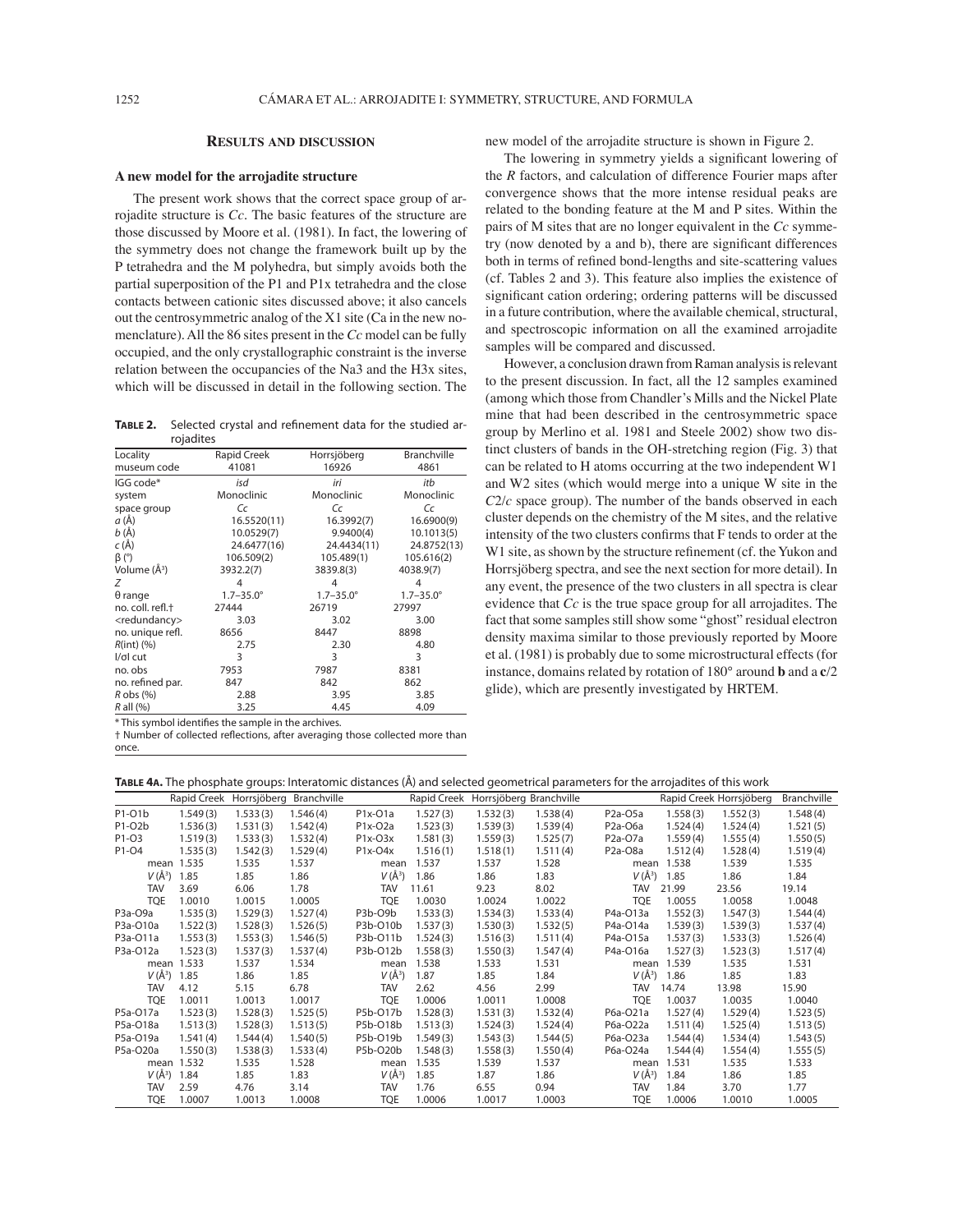

FIGURE 2. Projections onto (010) for the arrojadite structure refined in the *Cc* space group (this work): (a) the slab at  $y = \frac{1}{4}$ ; (b) the slab at  $y = \frac{1}{2}$ .

#### **TABLE 4A**—Extended

|                                   | Rapid Creek | Horrsjöberg | <b>Branchville</b> |  |
|-----------------------------------|-------------|-------------|--------------------|--|
| P <sub>2</sub> b-O <sub>5</sub> b | 1.546(3)    | 1.544(3)    | 1.551(4)           |  |
| P <sub>2</sub> b-O <sub>6</sub> b | 1.520(3)    | 1.514(3)    | 1.520(5)           |  |
| P2b-O7b                           | 1.530(3)    | 1.532(3)    | 1.536(5)           |  |
| P <sub>2</sub> b-O <sub>8</sub> b | 1.538(3)    | 1.526(3)    | 1.526(4)           |  |
| mean                              | 1.533       | 1.529       | 1.533              |  |
| $V(\AA^3)$                        | 1.84        | 1.83        | 1.84               |  |
| <b>TAV</b>                        | 18.33       | 14.14       | 11.32              |  |
| <b>TOE</b>                        | 1.0047      | 1.0036      | 1.0028             |  |
| P4b-O13b                          | 1.555(3)    | 1.557(3)    | 1.561(4)           |  |
| P4b-O14b                          | 1.540(3)    | 1.536(3)    | 1.539(4)           |  |
| P4b-O15b                          | 1.525(3)    | 1.521(3)    | 1.520(4)           |  |
| P4b-016b                          | 1.525(3)    | 1.526(3)    | 1.532(4)           |  |
| mean                              | 1.536       | 1.535       | 1.538              |  |
| $V(\AA^3)$                        | 1.85        | 1.85        | 1.86               |  |
| <b>TAV</b>                        | 14.95       | 16.06       | 15.16              |  |
| <b>TQE</b>                        | 1.0037      | 1.0040      | 1.0038             |  |
| P6b-O21b                          | 1.527(4)    | 1.527(4)    | 1.532(4)           |  |
| P6b-O22b                          | 1.530(4)    | 1.532(4)    | 1.516(5)           |  |
| P6b-O23b                          | 1.546(4)    | 1.534(4)    | 1.537(5)           |  |
| P6b-O24b                          | 1.552(4)    | 1.563(4)    | 1.550(5)           |  |
| mean                              | 1.539       | 1.539       | 1.534              |  |
| $V(\AA^3)$                        | 1.87        | 1.87        | 1.85               |  |
| <b>TAV</b>                        | 0.89        | 6.04        | 0.89               |  |
| TQE                               | 1.0003      | 1.0016      | 1.0003             |  |

## **The correct number of OH groups, and evidence for F site preference**

Three H atoms could be located in a straightforward manner in the difference Fourier maps of the samples from Rapid Creek. Two of them, H1 and H2, are bonded to the W1 and W2 sites, which are coordinated to the M3a and M3b octahedra, respectively. Both the H1 and H2 atoms are involved in a hydrogen bond with the O8b and O8a oxygen atoms, respectively (Fig. 4a).

The third H atom (H3x) is bonded to O3x, the apical oxygen atom of the new P1x tetrahedron, and occurs in a position close to that of the Na3 site, which is analogous to the X7 site in Moore et al. (1981); therefore, the presence of the third proton is incompatible with Na3 occupancy (Fig. 4b). The H3x hydrogen is involved in a bifurcated hydrogen bond with the O3 (at 2.47 Å) and the O1b (at 2.53 Å) oxygen atoms.

In the sample from Horrsjöberg, the electron-density maximum corresponding to the H1 atom was hardly detectable, in agreement with the preferential order of F at the W1 site shown by the refined site-scattering value at W1 and the short M3a-W1 distance. In the sample from Branchville, where the Na3 site occupancy is almost complete, there is almost no indication for the presence of a maximum suitable for H3x (Fig. 5).

These pieces of evidence were validated by bond valence analysis (using the values reported by Brown and Altermatt 1985) based on refined bond lengths and site assignment. In



**FIGURE 3.** Raman spectra (OH-stretching region) of dickinsonite and arrojadite samples arranged in order of increasing fluorine contents.  $X_F =$  $F/(F + WOH)$ ,  $X_{Mg} = Mg/(Mg + Fe + Mn + Zn)$ . Note the two clusters of bands, which demonstrate that the non-centrosymmetric space group *Cc* is correct for all the samples. The low-wavenumber cluster is quite weak in Horrsjöberg, suggesting that F is preferentially incorporated at this site. A deconvolution of the Rapid Creek spectrum shows the contribution of various local M3a-M6b-M7a and M3b-M6a-M7b environments around the W1 and W2 sites, respectively.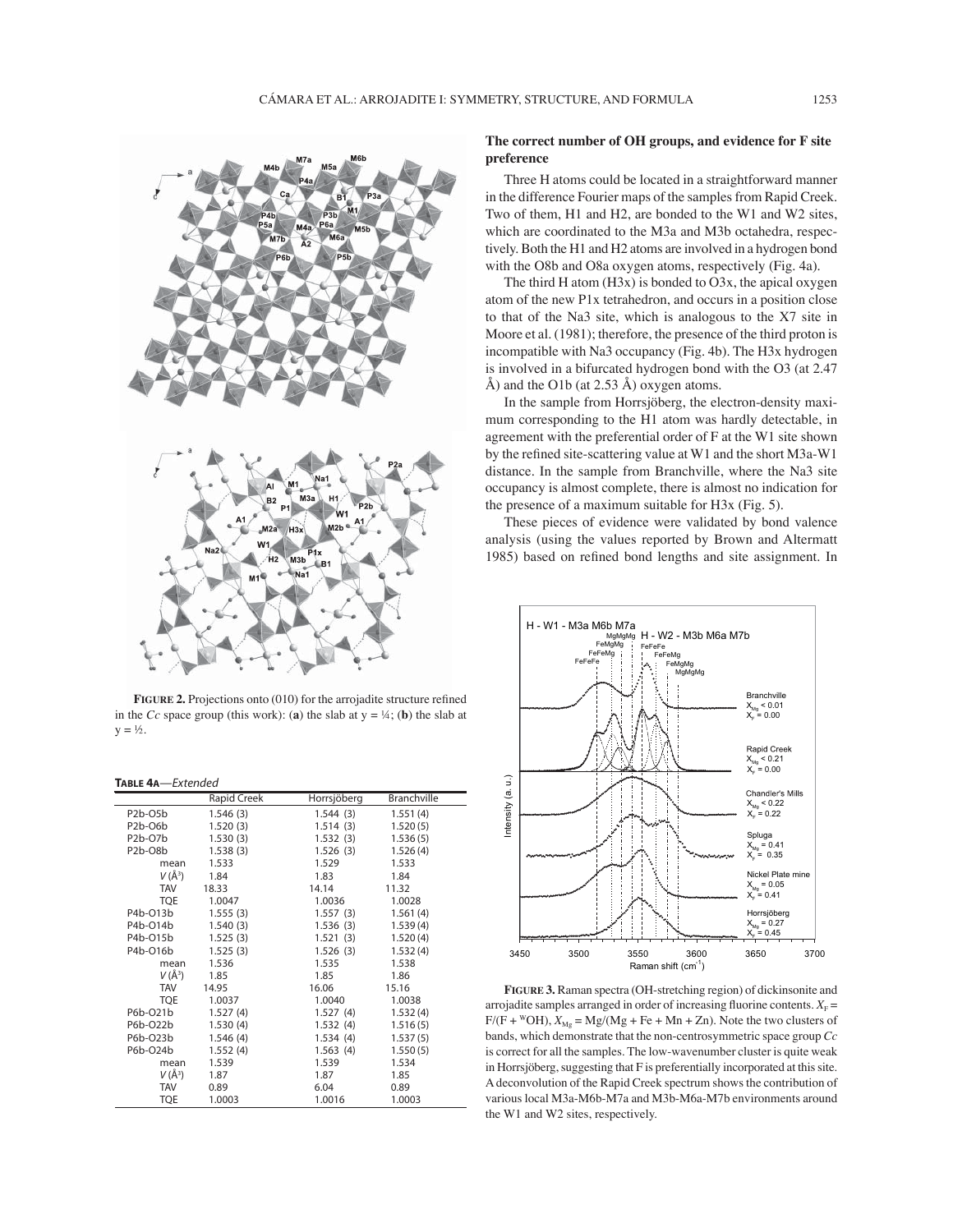| 1.885(4)<br>2.094(4)<br>Al-O5a<br>1.860(2)<br>1.868(3)<br>$M1-O4$<br>2.020(3)<br>2.034(3)<br>$M2a-O4x$<br>2.164(3)<br>2.226(3)<br>2.246(4)<br>Al-O5b<br>1.866(2)<br>1.885(4)<br>M1-08b<br>2.016(3)<br>2.043(3)<br>2.070(4)<br>M2a-O19a<br>2.134(4)<br>1.855(3)<br>2.135(3)<br>2.150(3)<br>Al-O10a<br>1.901(2)<br>1.892(3)<br>1.919(4)<br>M1-011a<br>2.021(3)<br>2.072(3)<br>2.120(4)<br>M2a-O20b<br>2.139(3)<br>2.118(4)<br>2.172(4)<br>Al-O10b<br>2.080(3)<br>1.894(2)<br>1.890(3)<br>1.918(4)<br>M1-012a<br>2.746(3)<br>2.386(4)<br>2.438(5)<br>M2a-O23a<br>2.036(3)<br>2.103(4)<br>Al-O13a<br>1.889(2)<br>M1-012b<br>2.022(3)<br>M2a-O24b<br>1.878(3)<br>1.894(4)<br>2.008(3)<br>2.062(4)<br>2.012(3)<br>2.122(3)<br>2.173(5)<br>Al-O13b<br>mean <sup>1</sup> 2.020<br>2.039<br>2.086<br>1.891(2)<br>1.888(3)<br>1.903(4)<br>2.097<br>2.139<br>2.165<br>mean<br>$V^{IV}(\AA^3)$ 3.85<br>$V(\AA^3)$<br>6.63<br>7.33<br>mean 1.883<br>1.878<br>1.900<br>3.73<br>4.06<br>6.66<br>$V(\AA^3)$ 8.89<br>mean $V$ 2.165<br>8.82<br>9.13<br>2.108<br>2.157<br>5.27<br>$V^{\vee}(\AA^3)$ 7.55<br>OAV<br>5.61<br>5.05<br>7.46<br>7.89<br>OQE<br>1.0015<br>1.0015<br>1.0017<br>2.225(4)<br>2.232(3)<br>2.143(3)<br>M3b-O1b<br>2.203(3)<br>2.163(3)<br>2.268(4)<br>2.117(2)<br>2.054(3)<br>2.130(4)<br>M3a-O1a<br>M4a-O1b<br>2.164(3)<br>2.256(4)<br>M3b-O9b<br>2.134(3)<br>2.148(3)<br>M3a-O9a<br>2.112(3)<br>2.132(3)<br>2.175(4)<br>M4a-O5a<br>2.191(2)<br>2.194(4)<br>M3a-O14a<br>2.029(3)<br>2.082(4)<br>M3b-O14b 2.060(3)<br>2.009(3)<br>2.065(4)<br>2.116(3)<br>1.999(3)<br>M4a-O7a<br>2.157(2)<br>2.180(4)<br>M3a-O19b<br>2.177(3)<br>2.120(4)<br>2.194(4)<br>M3b-O19a<br>2.090(3)<br>2.140(3)<br>2.181(5)<br>M4a-O9b<br>2.099(2)<br>2.081(3)<br>2.125(4)<br>M3a-O23b<br>M3b-O23a 2.083(3)<br>2.045(3)<br>2.140(2)<br>2.308(3)<br>2.013(3)<br>2.025(3)<br>2.067(4)<br>2.118(5)<br>M4a-O15a<br>2.206(4)<br>M3a-W1<br>M3b-W2<br>2.077(3)<br>2.065(3)<br>2.020(3)<br>2.116(4)<br>2.066(3)<br>2.134(4)<br>M4a-O21a<br>2.061(3)<br>2.052(3)<br>2.119(5)<br>2.0700<br>mean 2.108<br>2.127<br>mean 2.1130<br>2.157<br>2.092<br>2.157<br>2.128<br>2.159<br>mean<br>$V(\AA^3)$ 12.27<br>$V(\AA^3)$ 12.26<br>$V(\AA^3)$ 12.35<br>13.11<br>13.04<br>11.64<br>11.95<br>12.16<br>12.76<br>34.19<br>45.78<br>59.85<br>OAV 105.03<br>OAV 39.99<br>OAV 42.22<br>51.40<br>118.64<br>114.31<br><b>OOE</b><br><b>OOE</b><br>OQE 1.0139<br>1.0108<br>1.0148<br>1.0126<br>1.0155<br>1.0182<br>1.0319<br>1.0378<br>1.0346<br>2.271(2)<br>2.332(4)<br>2.130(2)<br>2.132(3)<br>2.121(5)<br>M5b-O2b<br>2.113(3)<br>2.136(3)<br>2.175(4)<br>M6a-O2b<br>2.249(3)<br>M5a-O2a<br>M5a-O6b<br>2.093(2)<br>M5b-O6a<br>2.125(3)<br>M6a-O6a<br>2.129(3)<br>2.112(3)<br>2.130(4)<br>2.109(3)<br>2.133(4)<br>2.146(3)<br>2.203(4)<br>M5a-O11b<br>2.093(2)<br>M5b-O11a 2.144(3)<br>M6a-O12b<br>2.087(3)<br>2.113(4)<br>2.128(3)<br>2.093(5)<br>2.143(3)<br>2.175(3)<br>2.225(4)<br>2.279(3)<br>2.071(3)<br>M5a-O13a<br>2.313(2)<br>2.296(3)<br>2.355(4)<br>M5b-O13b 2.270(3)<br>2.320(4)<br>M6a-O18b<br>1.997(3)<br>2.120(5)<br>M5a-O14a<br>2.252(2)<br>2.243(3)<br>2.227(4)<br>M5b-O14b 2.254(3)<br>2.239(3)<br>2.605(4)<br>2.359(4)<br>2.282(5)<br>2.276(4)<br>M6a-O24a<br>M5a-O17b<br>2.004(2)<br>2.017(3)<br>2.034(4)<br>M5b-O17a 2.012(3)<br>2.037(3)<br>M6a-W2<br>2.234(3)<br>2.252(3)<br>2.202(4)<br>2.052(4)<br>2.209<br>mean 2.148<br>2.148<br>2.163<br>mean 2.153<br>2.155<br>2.175<br>2.230<br>2.227<br>mean<br>$V(\AA^3)$ 12.35<br>$V(\AA^3)$ 12.48<br>$V(\AA^3)$ 14.22<br>12.36<br>12.55<br>12.52<br>12.86<br>13.96<br>14.17<br>OAV 150.10<br>149.54<br>162.74<br>OAV 145.73<br>143.33<br>144.31<br>OAV<br>84.65<br>91.42<br>65.02<br>OOE 1.0483<br>1.0477<br>1.0522<br>OOE 1.0456<br>1.0445<br>1.0460<br><b>OOE</b><br>1.0337<br>1.0209<br>1.0271<br>2.258(3)<br>2.310(4)<br>$M7b-O3$<br>2.659(3)<br>2.350(3)<br>M7a-O4x<br>2.344(2)<br>2.596(5)<br>2.082(2)<br>M7b-O7a<br>M7a-O7b<br>2.130(3)<br>2.095(3)<br>2.044(3)<br>2.139(4)<br>2.191(4)<br>2.169(2)<br>M7b-O16b 2.145(3)<br>M7a-O16a<br>2.130(4)<br>2.199(4)<br>2.211(3)<br>2.190(4)<br>M7b-O20a 2.146(3)<br>M7a-O20b<br>2.104(2)<br>2.102(3)<br>2.233(4)<br>2.175(3)<br>2.288(5)<br>M7a-O22a<br>2.035(3)<br>2.034(3)<br>2.109(5)<br>M7b-O22b 2.067(3)<br>2.086(4)<br>2.101(4)<br>M7a-W1<br>2.214(3)<br>2.181(4)<br>2.270(4)<br>M7b-W2<br>2.173(3)<br>2.222(3)<br>2.205(5) |  | Rapid Creek Horrsjöberg Branchville |  | Rapid Creek Horrsjöberg Branchville |  |  | Rapid Creek Horrsjöberg Branchville |
|----------------------------------------------------------------------------------------------------------------------------------------------------------------------------------------------------------------------------------------------------------------------------------------------------------------------------------------------------------------------------------------------------------------------------------------------------------------------------------------------------------------------------------------------------------------------------------------------------------------------------------------------------------------------------------------------------------------------------------------------------------------------------------------------------------------------------------------------------------------------------------------------------------------------------------------------------------------------------------------------------------------------------------------------------------------------------------------------------------------------------------------------------------------------------------------------------------------------------------------------------------------------------------------------------------------------------------------------------------------------------------------------------------------------------------------------------------------------------------------------------------------------------------------------------------------------------------------------------------------------------------------------------------------------------------------------------------------------------------------------------------------------------------------------------------------------------------------------------------------------------------------------------------------------------------------------------------------------------------------------------------------------------------------------------------------------------------------------------------------------------------------------------------------------------------------------------------------------------------------------------------------------------------------------------------------------------------------------------------------------------------------------------------------------------------------------------------------------------------------------------------------------------------------------------------------------------------------------------------------------------------------------------------------------------------------------------------------------------------------------------------------------------------------------------------------------------------------------------------------------------------------------------------------------------------------------------------------------------------------------------------------------------------------------------------------------------------------------------------------------------------------------------------------------------------------------------------------------------------------------------------------------------------------------------------------------------------------------------------------------------------------------------------------------------------------------------------------------------------------------------------------------------------------------------------------------------------------------------------------------------------------------------------------------------------------------------------------------------------------------------------------------------------------------------------------------------------------------------------------------------------------------------------------------------------------------------------------------------------------------------------------------------------------------------------------------------------------------------------------------------------------------------------------------------------------------------------------------------------------------------------------------------------------------------------------------------------------------------------------------------------------------------------|--|-------------------------------------|--|-------------------------------------|--|--|-------------------------------------|
|                                                                                                                                                                                                                                                                                                                                                                                                                                                                                                                                                                                                                                                                                                                                                                                                                                                                                                                                                                                                                                                                                                                                                                                                                                                                                                                                                                                                                                                                                                                                                                                                                                                                                                                                                                                                                                                                                                                                                                                                                                                                                                                                                                                                                                                                                                                                                                                                                                                                                                                                                                                                                                                                                                                                                                                                                                                                                                                                                                                                                                                                                                                                                                                                                                                                                                                                                                                                                                                                                                                                                                                                                                                                                                                                                                                                                                                                                                                                                                                                                                                                                                                                                                                                                                                                                                                                                                                                          |  |                                     |  |                                     |  |  |                                     |
|                                                                                                                                                                                                                                                                                                                                                                                                                                                                                                                                                                                                                                                                                                                                                                                                                                                                                                                                                                                                                                                                                                                                                                                                                                                                                                                                                                                                                                                                                                                                                                                                                                                                                                                                                                                                                                                                                                                                                                                                                                                                                                                                                                                                                                                                                                                                                                                                                                                                                                                                                                                                                                                                                                                                                                                                                                                                                                                                                                                                                                                                                                                                                                                                                                                                                                                                                                                                                                                                                                                                                                                                                                                                                                                                                                                                                                                                                                                                                                                                                                                                                                                                                                                                                                                                                                                                                                                                          |  |                                     |  |                                     |  |  |                                     |
|                                                                                                                                                                                                                                                                                                                                                                                                                                                                                                                                                                                                                                                                                                                                                                                                                                                                                                                                                                                                                                                                                                                                                                                                                                                                                                                                                                                                                                                                                                                                                                                                                                                                                                                                                                                                                                                                                                                                                                                                                                                                                                                                                                                                                                                                                                                                                                                                                                                                                                                                                                                                                                                                                                                                                                                                                                                                                                                                                                                                                                                                                                                                                                                                                                                                                                                                                                                                                                                                                                                                                                                                                                                                                                                                                                                                                                                                                                                                                                                                                                                                                                                                                                                                                                                                                                                                                                                                          |  |                                     |  |                                     |  |  |                                     |
|                                                                                                                                                                                                                                                                                                                                                                                                                                                                                                                                                                                                                                                                                                                                                                                                                                                                                                                                                                                                                                                                                                                                                                                                                                                                                                                                                                                                                                                                                                                                                                                                                                                                                                                                                                                                                                                                                                                                                                                                                                                                                                                                                                                                                                                                                                                                                                                                                                                                                                                                                                                                                                                                                                                                                                                                                                                                                                                                                                                                                                                                                                                                                                                                                                                                                                                                                                                                                                                                                                                                                                                                                                                                                                                                                                                                                                                                                                                                                                                                                                                                                                                                                                                                                                                                                                                                                                                                          |  |                                     |  |                                     |  |  |                                     |
|                                                                                                                                                                                                                                                                                                                                                                                                                                                                                                                                                                                                                                                                                                                                                                                                                                                                                                                                                                                                                                                                                                                                                                                                                                                                                                                                                                                                                                                                                                                                                                                                                                                                                                                                                                                                                                                                                                                                                                                                                                                                                                                                                                                                                                                                                                                                                                                                                                                                                                                                                                                                                                                                                                                                                                                                                                                                                                                                                                                                                                                                                                                                                                                                                                                                                                                                                                                                                                                                                                                                                                                                                                                                                                                                                                                                                                                                                                                                                                                                                                                                                                                                                                                                                                                                                                                                                                                                          |  |                                     |  |                                     |  |  |                                     |
|                                                                                                                                                                                                                                                                                                                                                                                                                                                                                                                                                                                                                                                                                                                                                                                                                                                                                                                                                                                                                                                                                                                                                                                                                                                                                                                                                                                                                                                                                                                                                                                                                                                                                                                                                                                                                                                                                                                                                                                                                                                                                                                                                                                                                                                                                                                                                                                                                                                                                                                                                                                                                                                                                                                                                                                                                                                                                                                                                                                                                                                                                                                                                                                                                                                                                                                                                                                                                                                                                                                                                                                                                                                                                                                                                                                                                                                                                                                                                                                                                                                                                                                                                                                                                                                                                                                                                                                                          |  |                                     |  |                                     |  |  |                                     |
|                                                                                                                                                                                                                                                                                                                                                                                                                                                                                                                                                                                                                                                                                                                                                                                                                                                                                                                                                                                                                                                                                                                                                                                                                                                                                                                                                                                                                                                                                                                                                                                                                                                                                                                                                                                                                                                                                                                                                                                                                                                                                                                                                                                                                                                                                                                                                                                                                                                                                                                                                                                                                                                                                                                                                                                                                                                                                                                                                                                                                                                                                                                                                                                                                                                                                                                                                                                                                                                                                                                                                                                                                                                                                                                                                                                                                                                                                                                                                                                                                                                                                                                                                                                                                                                                                                                                                                                                          |  |                                     |  |                                     |  |  |                                     |
|                                                                                                                                                                                                                                                                                                                                                                                                                                                                                                                                                                                                                                                                                                                                                                                                                                                                                                                                                                                                                                                                                                                                                                                                                                                                                                                                                                                                                                                                                                                                                                                                                                                                                                                                                                                                                                                                                                                                                                                                                                                                                                                                                                                                                                                                                                                                                                                                                                                                                                                                                                                                                                                                                                                                                                                                                                                                                                                                                                                                                                                                                                                                                                                                                                                                                                                                                                                                                                                                                                                                                                                                                                                                                                                                                                                                                                                                                                                                                                                                                                                                                                                                                                                                                                                                                                                                                                                                          |  |                                     |  |                                     |  |  |                                     |
|                                                                                                                                                                                                                                                                                                                                                                                                                                                                                                                                                                                                                                                                                                                                                                                                                                                                                                                                                                                                                                                                                                                                                                                                                                                                                                                                                                                                                                                                                                                                                                                                                                                                                                                                                                                                                                                                                                                                                                                                                                                                                                                                                                                                                                                                                                                                                                                                                                                                                                                                                                                                                                                                                                                                                                                                                                                                                                                                                                                                                                                                                                                                                                                                                                                                                                                                                                                                                                                                                                                                                                                                                                                                                                                                                                                                                                                                                                                                                                                                                                                                                                                                                                                                                                                                                                                                                                                                          |  |                                     |  |                                     |  |  |                                     |
|                                                                                                                                                                                                                                                                                                                                                                                                                                                                                                                                                                                                                                                                                                                                                                                                                                                                                                                                                                                                                                                                                                                                                                                                                                                                                                                                                                                                                                                                                                                                                                                                                                                                                                                                                                                                                                                                                                                                                                                                                                                                                                                                                                                                                                                                                                                                                                                                                                                                                                                                                                                                                                                                                                                                                                                                                                                                                                                                                                                                                                                                                                                                                                                                                                                                                                                                                                                                                                                                                                                                                                                                                                                                                                                                                                                                                                                                                                                                                                                                                                                                                                                                                                                                                                                                                                                                                                                                          |  |                                     |  |                                     |  |  |                                     |
|                                                                                                                                                                                                                                                                                                                                                                                                                                                                                                                                                                                                                                                                                                                                                                                                                                                                                                                                                                                                                                                                                                                                                                                                                                                                                                                                                                                                                                                                                                                                                                                                                                                                                                                                                                                                                                                                                                                                                                                                                                                                                                                                                                                                                                                                                                                                                                                                                                                                                                                                                                                                                                                                                                                                                                                                                                                                                                                                                                                                                                                                                                                                                                                                                                                                                                                                                                                                                                                                                                                                                                                                                                                                                                                                                                                                                                                                                                                                                                                                                                                                                                                                                                                                                                                                                                                                                                                                          |  |                                     |  |                                     |  |  |                                     |
|                                                                                                                                                                                                                                                                                                                                                                                                                                                                                                                                                                                                                                                                                                                                                                                                                                                                                                                                                                                                                                                                                                                                                                                                                                                                                                                                                                                                                                                                                                                                                                                                                                                                                                                                                                                                                                                                                                                                                                                                                                                                                                                                                                                                                                                                                                                                                                                                                                                                                                                                                                                                                                                                                                                                                                                                                                                                                                                                                                                                                                                                                                                                                                                                                                                                                                                                                                                                                                                                                                                                                                                                                                                                                                                                                                                                                                                                                                                                                                                                                                                                                                                                                                                                                                                                                                                                                                                                          |  |                                     |  |                                     |  |  |                                     |
|                                                                                                                                                                                                                                                                                                                                                                                                                                                                                                                                                                                                                                                                                                                                                                                                                                                                                                                                                                                                                                                                                                                                                                                                                                                                                                                                                                                                                                                                                                                                                                                                                                                                                                                                                                                                                                                                                                                                                                                                                                                                                                                                                                                                                                                                                                                                                                                                                                                                                                                                                                                                                                                                                                                                                                                                                                                                                                                                                                                                                                                                                                                                                                                                                                                                                                                                                                                                                                                                                                                                                                                                                                                                                                                                                                                                                                                                                                                                                                                                                                                                                                                                                                                                                                                                                                                                                                                                          |  |                                     |  |                                     |  |  |                                     |
|                                                                                                                                                                                                                                                                                                                                                                                                                                                                                                                                                                                                                                                                                                                                                                                                                                                                                                                                                                                                                                                                                                                                                                                                                                                                                                                                                                                                                                                                                                                                                                                                                                                                                                                                                                                                                                                                                                                                                                                                                                                                                                                                                                                                                                                                                                                                                                                                                                                                                                                                                                                                                                                                                                                                                                                                                                                                                                                                                                                                                                                                                                                                                                                                                                                                                                                                                                                                                                                                                                                                                                                                                                                                                                                                                                                                                                                                                                                                                                                                                                                                                                                                                                                                                                                                                                                                                                                                          |  |                                     |  |                                     |  |  |                                     |
|                                                                                                                                                                                                                                                                                                                                                                                                                                                                                                                                                                                                                                                                                                                                                                                                                                                                                                                                                                                                                                                                                                                                                                                                                                                                                                                                                                                                                                                                                                                                                                                                                                                                                                                                                                                                                                                                                                                                                                                                                                                                                                                                                                                                                                                                                                                                                                                                                                                                                                                                                                                                                                                                                                                                                                                                                                                                                                                                                                                                                                                                                                                                                                                                                                                                                                                                                                                                                                                                                                                                                                                                                                                                                                                                                                                                                                                                                                                                                                                                                                                                                                                                                                                                                                                                                                                                                                                                          |  |                                     |  |                                     |  |  |                                     |
|                                                                                                                                                                                                                                                                                                                                                                                                                                                                                                                                                                                                                                                                                                                                                                                                                                                                                                                                                                                                                                                                                                                                                                                                                                                                                                                                                                                                                                                                                                                                                                                                                                                                                                                                                                                                                                                                                                                                                                                                                                                                                                                                                                                                                                                                                                                                                                                                                                                                                                                                                                                                                                                                                                                                                                                                                                                                                                                                                                                                                                                                                                                                                                                                                                                                                                                                                                                                                                                                                                                                                                                                                                                                                                                                                                                                                                                                                                                                                                                                                                                                                                                                                                                                                                                                                                                                                                                                          |  |                                     |  |                                     |  |  |                                     |
|                                                                                                                                                                                                                                                                                                                                                                                                                                                                                                                                                                                                                                                                                                                                                                                                                                                                                                                                                                                                                                                                                                                                                                                                                                                                                                                                                                                                                                                                                                                                                                                                                                                                                                                                                                                                                                                                                                                                                                                                                                                                                                                                                                                                                                                                                                                                                                                                                                                                                                                                                                                                                                                                                                                                                                                                                                                                                                                                                                                                                                                                                                                                                                                                                                                                                                                                                                                                                                                                                                                                                                                                                                                                                                                                                                                                                                                                                                                                                                                                                                                                                                                                                                                                                                                                                                                                                                                                          |  |                                     |  |                                     |  |  |                                     |
|                                                                                                                                                                                                                                                                                                                                                                                                                                                                                                                                                                                                                                                                                                                                                                                                                                                                                                                                                                                                                                                                                                                                                                                                                                                                                                                                                                                                                                                                                                                                                                                                                                                                                                                                                                                                                                                                                                                                                                                                                                                                                                                                                                                                                                                                                                                                                                                                                                                                                                                                                                                                                                                                                                                                                                                                                                                                                                                                                                                                                                                                                                                                                                                                                                                                                                                                                                                                                                                                                                                                                                                                                                                                                                                                                                                                                                                                                                                                                                                                                                                                                                                                                                                                                                                                                                                                                                                                          |  |                                     |  |                                     |  |  |                                     |
|                                                                                                                                                                                                                                                                                                                                                                                                                                                                                                                                                                                                                                                                                                                                                                                                                                                                                                                                                                                                                                                                                                                                                                                                                                                                                                                                                                                                                                                                                                                                                                                                                                                                                                                                                                                                                                                                                                                                                                                                                                                                                                                                                                                                                                                                                                                                                                                                                                                                                                                                                                                                                                                                                                                                                                                                                                                                                                                                                                                                                                                                                                                                                                                                                                                                                                                                                                                                                                                                                                                                                                                                                                                                                                                                                                                                                                                                                                                                                                                                                                                                                                                                                                                                                                                                                                                                                                                                          |  |                                     |  |                                     |  |  |                                     |
|                                                                                                                                                                                                                                                                                                                                                                                                                                                                                                                                                                                                                                                                                                                                                                                                                                                                                                                                                                                                                                                                                                                                                                                                                                                                                                                                                                                                                                                                                                                                                                                                                                                                                                                                                                                                                                                                                                                                                                                                                                                                                                                                                                                                                                                                                                                                                                                                                                                                                                                                                                                                                                                                                                                                                                                                                                                                                                                                                                                                                                                                                                                                                                                                                                                                                                                                                                                                                                                                                                                                                                                                                                                                                                                                                                                                                                                                                                                                                                                                                                                                                                                                                                                                                                                                                                                                                                                                          |  |                                     |  |                                     |  |  |                                     |
|                                                                                                                                                                                                                                                                                                                                                                                                                                                                                                                                                                                                                                                                                                                                                                                                                                                                                                                                                                                                                                                                                                                                                                                                                                                                                                                                                                                                                                                                                                                                                                                                                                                                                                                                                                                                                                                                                                                                                                                                                                                                                                                                                                                                                                                                                                                                                                                                                                                                                                                                                                                                                                                                                                                                                                                                                                                                                                                                                                                                                                                                                                                                                                                                                                                                                                                                                                                                                                                                                                                                                                                                                                                                                                                                                                                                                                                                                                                                                                                                                                                                                                                                                                                                                                                                                                                                                                                                          |  |                                     |  |                                     |  |  |                                     |
|                                                                                                                                                                                                                                                                                                                                                                                                                                                                                                                                                                                                                                                                                                                                                                                                                                                                                                                                                                                                                                                                                                                                                                                                                                                                                                                                                                                                                                                                                                                                                                                                                                                                                                                                                                                                                                                                                                                                                                                                                                                                                                                                                                                                                                                                                                                                                                                                                                                                                                                                                                                                                                                                                                                                                                                                                                                                                                                                                                                                                                                                                                                                                                                                                                                                                                                                                                                                                                                                                                                                                                                                                                                                                                                                                                                                                                                                                                                                                                                                                                                                                                                                                                                                                                                                                                                                                                                                          |  |                                     |  |                                     |  |  |                                     |
|                                                                                                                                                                                                                                                                                                                                                                                                                                                                                                                                                                                                                                                                                                                                                                                                                                                                                                                                                                                                                                                                                                                                                                                                                                                                                                                                                                                                                                                                                                                                                                                                                                                                                                                                                                                                                                                                                                                                                                                                                                                                                                                                                                                                                                                                                                                                                                                                                                                                                                                                                                                                                                                                                                                                                                                                                                                                                                                                                                                                                                                                                                                                                                                                                                                                                                                                                                                                                                                                                                                                                                                                                                                                                                                                                                                                                                                                                                                                                                                                                                                                                                                                                                                                                                                                                                                                                                                                          |  |                                     |  |                                     |  |  |                                     |
|                                                                                                                                                                                                                                                                                                                                                                                                                                                                                                                                                                                                                                                                                                                                                                                                                                                                                                                                                                                                                                                                                                                                                                                                                                                                                                                                                                                                                                                                                                                                                                                                                                                                                                                                                                                                                                                                                                                                                                                                                                                                                                                                                                                                                                                                                                                                                                                                                                                                                                                                                                                                                                                                                                                                                                                                                                                                                                                                                                                                                                                                                                                                                                                                                                                                                                                                                                                                                                                                                                                                                                                                                                                                                                                                                                                                                                                                                                                                                                                                                                                                                                                                                                                                                                                                                                                                                                                                          |  |                                     |  |                                     |  |  |                                     |
|                                                                                                                                                                                                                                                                                                                                                                                                                                                                                                                                                                                                                                                                                                                                                                                                                                                                                                                                                                                                                                                                                                                                                                                                                                                                                                                                                                                                                                                                                                                                                                                                                                                                                                                                                                                                                                                                                                                                                                                                                                                                                                                                                                                                                                                                                                                                                                                                                                                                                                                                                                                                                                                                                                                                                                                                                                                                                                                                                                                                                                                                                                                                                                                                                                                                                                                                                                                                                                                                                                                                                                                                                                                                                                                                                                                                                                                                                                                                                                                                                                                                                                                                                                                                                                                                                                                                                                                                          |  |                                     |  |                                     |  |  |                                     |
|                                                                                                                                                                                                                                                                                                                                                                                                                                                                                                                                                                                                                                                                                                                                                                                                                                                                                                                                                                                                                                                                                                                                                                                                                                                                                                                                                                                                                                                                                                                                                                                                                                                                                                                                                                                                                                                                                                                                                                                                                                                                                                                                                                                                                                                                                                                                                                                                                                                                                                                                                                                                                                                                                                                                                                                                                                                                                                                                                                                                                                                                                                                                                                                                                                                                                                                                                                                                                                                                                                                                                                                                                                                                                                                                                                                                                                                                                                                                                                                                                                                                                                                                                                                                                                                                                                                                                                                                          |  |                                     |  |                                     |  |  |                                     |
|                                                                                                                                                                                                                                                                                                                                                                                                                                                                                                                                                                                                                                                                                                                                                                                                                                                                                                                                                                                                                                                                                                                                                                                                                                                                                                                                                                                                                                                                                                                                                                                                                                                                                                                                                                                                                                                                                                                                                                                                                                                                                                                                                                                                                                                                                                                                                                                                                                                                                                                                                                                                                                                                                                                                                                                                                                                                                                                                                                                                                                                                                                                                                                                                                                                                                                                                                                                                                                                                                                                                                                                                                                                                                                                                                                                                                                                                                                                                                                                                                                                                                                                                                                                                                                                                                                                                                                                                          |  |                                     |  |                                     |  |  |                                     |
|                                                                                                                                                                                                                                                                                                                                                                                                                                                                                                                                                                                                                                                                                                                                                                                                                                                                                                                                                                                                                                                                                                                                                                                                                                                                                                                                                                                                                                                                                                                                                                                                                                                                                                                                                                                                                                                                                                                                                                                                                                                                                                                                                                                                                                                                                                                                                                                                                                                                                                                                                                                                                                                                                                                                                                                                                                                                                                                                                                                                                                                                                                                                                                                                                                                                                                                                                                                                                                                                                                                                                                                                                                                                                                                                                                                                                                                                                                                                                                                                                                                                                                                                                                                                                                                                                                                                                                                                          |  |                                     |  |                                     |  |  |                                     |
|                                                                                                                                                                                                                                                                                                                                                                                                                                                                                                                                                                                                                                                                                                                                                                                                                                                                                                                                                                                                                                                                                                                                                                                                                                                                                                                                                                                                                                                                                                                                                                                                                                                                                                                                                                                                                                                                                                                                                                                                                                                                                                                                                                                                                                                                                                                                                                                                                                                                                                                                                                                                                                                                                                                                                                                                                                                                                                                                                                                                                                                                                                                                                                                                                                                                                                                                                                                                                                                                                                                                                                                                                                                                                                                                                                                                                                                                                                                                                                                                                                                                                                                                                                                                                                                                                                                                                                                                          |  |                                     |  |                                     |  |  |                                     |
|                                                                                                                                                                                                                                                                                                                                                                                                                                                                                                                                                                                                                                                                                                                                                                                                                                                                                                                                                                                                                                                                                                                                                                                                                                                                                                                                                                                                                                                                                                                                                                                                                                                                                                                                                                                                                                                                                                                                                                                                                                                                                                                                                                                                                                                                                                                                                                                                                                                                                                                                                                                                                                                                                                                                                                                                                                                                                                                                                                                                                                                                                                                                                                                                                                                                                                                                                                                                                                                                                                                                                                                                                                                                                                                                                                                                                                                                                                                                                                                                                                                                                                                                                                                                                                                                                                                                                                                                          |  |                                     |  |                                     |  |  |                                     |
|                                                                                                                                                                                                                                                                                                                                                                                                                                                                                                                                                                                                                                                                                                                                                                                                                                                                                                                                                                                                                                                                                                                                                                                                                                                                                                                                                                                                                                                                                                                                                                                                                                                                                                                                                                                                                                                                                                                                                                                                                                                                                                                                                                                                                                                                                                                                                                                                                                                                                                                                                                                                                                                                                                                                                                                                                                                                                                                                                                                                                                                                                                                                                                                                                                                                                                                                                                                                                                                                                                                                                                                                                                                                                                                                                                                                                                                                                                                                                                                                                                                                                                                                                                                                                                                                                                                                                                                                          |  |                                     |  |                                     |  |  |                                     |
|                                                                                                                                                                                                                                                                                                                                                                                                                                                                                                                                                                                                                                                                                                                                                                                                                                                                                                                                                                                                                                                                                                                                                                                                                                                                                                                                                                                                                                                                                                                                                                                                                                                                                                                                                                                                                                                                                                                                                                                                                                                                                                                                                                                                                                                                                                                                                                                                                                                                                                                                                                                                                                                                                                                                                                                                                                                                                                                                                                                                                                                                                                                                                                                                                                                                                                                                                                                                                                                                                                                                                                                                                                                                                                                                                                                                                                                                                                                                                                                                                                                                                                                                                                                                                                                                                                                                                                                                          |  |                                     |  |                                     |  |  |                                     |
|                                                                                                                                                                                                                                                                                                                                                                                                                                                                                                                                                                                                                                                                                                                                                                                                                                                                                                                                                                                                                                                                                                                                                                                                                                                                                                                                                                                                                                                                                                                                                                                                                                                                                                                                                                                                                                                                                                                                                                                                                                                                                                                                                                                                                                                                                                                                                                                                                                                                                                                                                                                                                                                                                                                                                                                                                                                                                                                                                                                                                                                                                                                                                                                                                                                                                                                                                                                                                                                                                                                                                                                                                                                                                                                                                                                                                                                                                                                                                                                                                                                                                                                                                                                                                                                                                                                                                                                                          |  |                                     |  |                                     |  |  |                                     |
|                                                                                                                                                                                                                                                                                                                                                                                                                                                                                                                                                                                                                                                                                                                                                                                                                                                                                                                                                                                                                                                                                                                                                                                                                                                                                                                                                                                                                                                                                                                                                                                                                                                                                                                                                                                                                                                                                                                                                                                                                                                                                                                                                                                                                                                                                                                                                                                                                                                                                                                                                                                                                                                                                                                                                                                                                                                                                                                                                                                                                                                                                                                                                                                                                                                                                                                                                                                                                                                                                                                                                                                                                                                                                                                                                                                                                                                                                                                                                                                                                                                                                                                                                                                                                                                                                                                                                                                                          |  |                                     |  |                                     |  |  |                                     |
|                                                                                                                                                                                                                                                                                                                                                                                                                                                                                                                                                                                                                                                                                                                                                                                                                                                                                                                                                                                                                                                                                                                                                                                                                                                                                                                                                                                                                                                                                                                                                                                                                                                                                                                                                                                                                                                                                                                                                                                                                                                                                                                                                                                                                                                                                                                                                                                                                                                                                                                                                                                                                                                                                                                                                                                                                                                                                                                                                                                                                                                                                                                                                                                                                                                                                                                                                                                                                                                                                                                                                                                                                                                                                                                                                                                                                                                                                                                                                                                                                                                                                                                                                                                                                                                                                                                                                                                                          |  |                                     |  |                                     |  |  |                                     |
| mean 2.158<br>2.125<br>2.210<br>mean 2.220<br>2.190<br>2.262                                                                                                                                                                                                                                                                                                                                                                                                                                                                                                                                                                                                                                                                                                                                                                                                                                                                                                                                                                                                                                                                                                                                                                                                                                                                                                                                                                                                                                                                                                                                                                                                                                                                                                                                                                                                                                                                                                                                                                                                                                                                                                                                                                                                                                                                                                                                                                                                                                                                                                                                                                                                                                                                                                                                                                                                                                                                                                                                                                                                                                                                                                                                                                                                                                                                                                                                                                                                                                                                                                                                                                                                                                                                                                                                                                                                                                                                                                                                                                                                                                                                                                                                                                                                                                                                                                                                             |  |                                     |  |                                     |  |  |                                     |
| $V(\AA^3)$ 13.00<br>13.74<br>$V(\AA^3)$ 13.63<br>12.48<br>13.45<br>14.40                                                                                                                                                                                                                                                                                                                                                                                                                                                                                                                                                                                                                                                                                                                                                                                                                                                                                                                                                                                                                                                                                                                                                                                                                                                                                                                                                                                                                                                                                                                                                                                                                                                                                                                                                                                                                                                                                                                                                                                                                                                                                                                                                                                                                                                                                                                                                                                                                                                                                                                                                                                                                                                                                                                                                                                                                                                                                                                                                                                                                                                                                                                                                                                                                                                                                                                                                                                                                                                                                                                                                                                                                                                                                                                                                                                                                                                                                                                                                                                                                                                                                                                                                                                                                                                                                                                                 |  |                                     |  |                                     |  |  |                                     |
| OAV 66.51<br>54.94<br>103.86<br>OAV 142.10<br>87.88<br>150.94                                                                                                                                                                                                                                                                                                                                                                                                                                                                                                                                                                                                                                                                                                                                                                                                                                                                                                                                                                                                                                                                                                                                                                                                                                                                                                                                                                                                                                                                                                                                                                                                                                                                                                                                                                                                                                                                                                                                                                                                                                                                                                                                                                                                                                                                                                                                                                                                                                                                                                                                                                                                                                                                                                                                                                                                                                                                                                                                                                                                                                                                                                                                                                                                                                                                                                                                                                                                                                                                                                                                                                                                                                                                                                                                                                                                                                                                                                                                                                                                                                                                                                                                                                                                                                                                                                                                            |  |                                     |  |                                     |  |  |                                     |
| OOE 1.0548<br>OOE 1.0228<br>1.0179<br>1.0323<br>1.0287<br>1.0522                                                                                                                                                                                                                                                                                                                                                                                                                                                                                                                                                                                                                                                                                                                                                                                                                                                                                                                                                                                                                                                                                                                                                                                                                                                                                                                                                                                                                                                                                                                                                                                                                                                                                                                                                                                                                                                                                                                                                                                                                                                                                                                                                                                                                                                                                                                                                                                                                                                                                                                                                                                                                                                                                                                                                                                                                                                                                                                                                                                                                                                                                                                                                                                                                                                                                                                                                                                                                                                                                                                                                                                                                                                                                                                                                                                                                                                                                                                                                                                                                                                                                                                                                                                                                                                                                                                                         |  |                                     |  |                                     |  |  |                                     |

**TABLE 4B.** The Al and M sites: Interatomic distances (Å) and selected geometrical parameters for the arrojadites of this work

the sample from Yukon, where the A2 site is fully occupied by Na, the bond valence incident to O3x is 1.30 v.u.; in the sample from Horrsjöberg, the bond valence incident to  $O3x$  is 1.16 v.u. when A2 is locally vacant and 1.36 if A2 is locally occupied by Na; in the sample from Branchville, the bond valence incident to O3x is 1.28 v.u. when A2 is locally vacant, 1.50 when A2 is locally occupied by Na, and 1.98 when both A2 and Na3 are locally occupied by Na.

The occurrence of the third proton could not be noticed by Moore et al. (1981) in the *C*2/*c* model, where the region around the P1 and P1x tetrahedra is affected mostly by widespread superposition of sites.

Among all the samples we have examined, only those from Branchville and from the Nickel Plate Mine have significant Na3 site occupancy. In their case, the total number of H atoms per formula unit must be calculated as  $3 - Na3$ . When the occupancy of the Na3 site is unknown, crystal-chemical arguments given in detail in Part II (Chopin et al. 2006. this volume) support the use of the relation  $OH + F = 2 + [21 - the sum of non-(P,A])$ cations] for the recalculation of the unit formula.

The amount of F in arrojadites rarely exceeds 1.0 apfu, and we never found evidence for its occurrence at the O3x site, which fixes the maximum F content in arrojadite at 2.0 apfu. Refined site-scattering values and bond lengths suggest that F has a strong preference for the W1 site.

## **Cation ordering**

The arrojadite structure is very conservative with regard to the charge arrangement. At the P tetrahedra, the Si content is always very low (<0.05 apfu), and the B and Be contents are nil or negligible. The Al site is always occupied by trivalent cations: Al and Sc for the samples of this work,  $Fe<sup>3+</sup>$  in sample from Branchville and in some analyses in the literature (Robinson et al. 1992) and in the synthetic phase of Yakubovich et al. (1986). The M sites are always occupied by divalent cations (Fe, Mn, Mg, Zn), with the only exception being Li.

Given the good agreement between the refined site-scattering values and those calculated from the unit formulae (Table 1), some conclusions could be drawn about the site preference of most cations.

At the M sites, both the refined site-scattering values and bond lengths suggest that Mg is incorporated preferentially at the M3 (a and b), M4b, and M2b sites (cf. the samples from Rapid Creek and Horrsjöberg). Comparative crystal-chemical analysis generally shows that Li is always an M-type cation (cf. also Part II, Chopin et al. 2006, this volume); however, it usually distributes among many sites, with a preference for M1 (cf. the low site-scattering value obtained for the sample from Branchville, where the Li content reaches 0.30 apfu).

The most important implication of the present work is the recognition of the number, the coordination, and the crystal-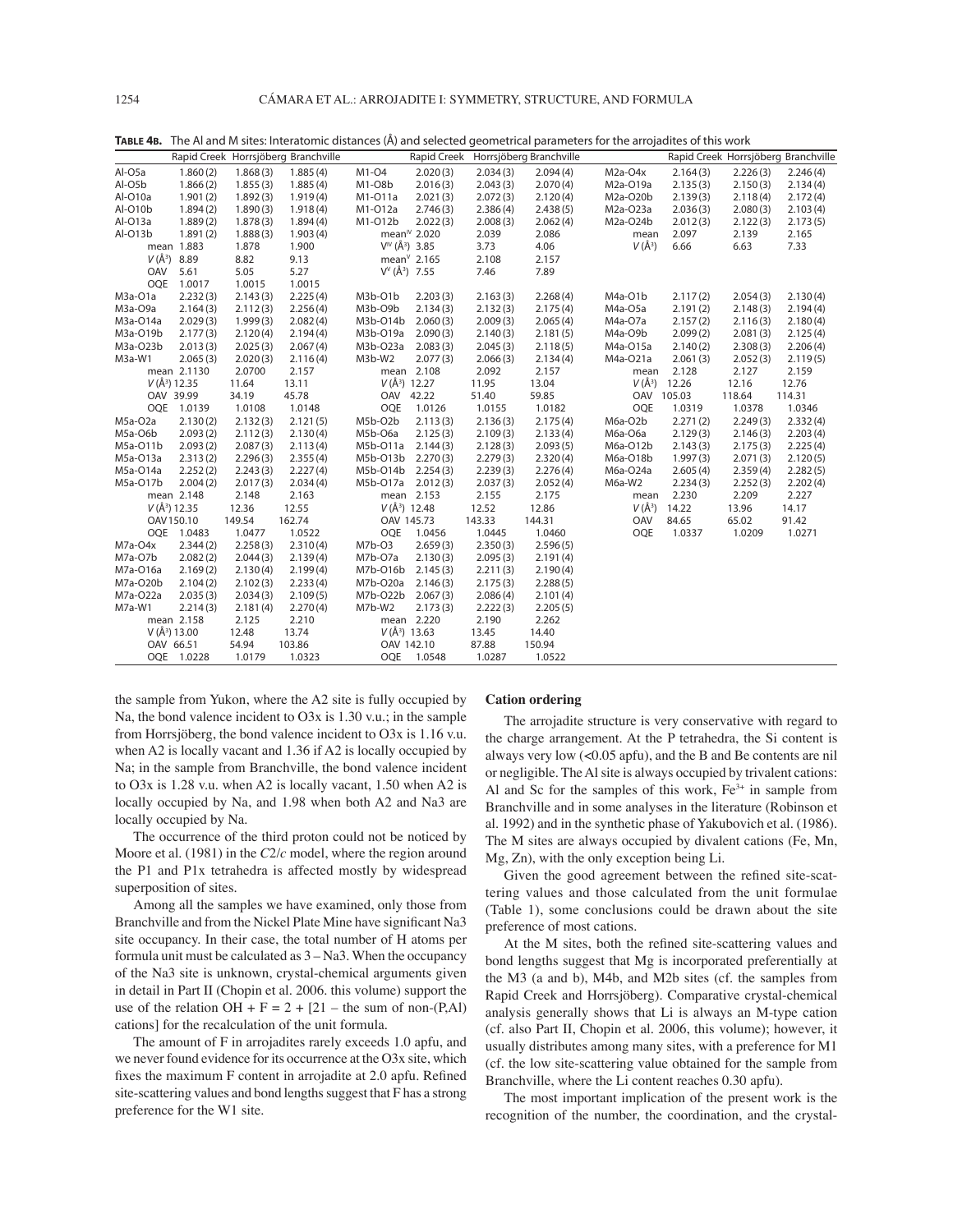**TABLE 4B**—Extended

|            | Rapid Creek | Horrsjöberg | <b>Branchville</b> |
|------------|-------------|-------------|--------------------|
| $M2b-O3$   | 2.044(3)    | 2.025(3)    | 2.112(4)           |
| M2b-O19b   | 2.072(3)    | 2.080(3)    | 2.113(4)           |
| M2b-O20a   | 2.081(3)    | 2.131(4)    | 2.108(5)           |
| M2b-O23b   | 2.105(3)    | 2.097(3)    | 2.159(4)           |
| M2b-O24a   | 2.066(3)    | 2.095(3)    | 2.179(5)           |
| mean       | 2.074       | 2.085       | 2.134              |
| $V(\AA^3)$ | 6.54        | 6.48        | 6.89               |
|            |             |             |                    |
|            |             |             |                    |
|            |             |             |                    |
| M4b-O1a    | 2.056(3)    | 2.032(3)    | 2.074(5)           |
| M4b-O5b    | 2.202(3)    | 2.160(3)    | 2.249(5)           |
| M4b-O7b    | 2.106(3)    | 2.107(3)    | 2.168(5)           |
| M4b-O9a    | 2.140(3)    | 2.116(3)    | 2.147(4)           |
| M4b-015b   | 2.173(3)    | 2.177(3)    | 2.232(5)           |
| M4b-021b   | 2.034(3)    | 2.075(3)    | 2.108(4)           |
| mean       | 2.119       | 2.111       | 2.163              |
| $V(\AA^3)$ | 12.07       | 11.92       | 12.81              |
| OAV        | 112.07      | 114.66      | 116.72             |
| <b>OQE</b> | 1.0344      | 1.0354      | 1.0365             |
| M6b-O2a    | 2.368(3)    | 2.317(3)    | 2.370(4)           |
| M6b-O6b    | 2.131(3)    | 2.144(3)    | 2.207(4)           |
| M6b-O12a   | 2.079(3)    | 2.157(3)    | 2.218(4)           |
| M6b-O18a   | 1.954(3)    | 2.032(3)    | 2.068(5)           |
| M6b-O24b   | 2.733(4)    | 2.335(4)    | 2.304(4)           |
| $M6b-W1$   | 2.220(3)    | 2.280(3)    | 2.238(5)           |
| mean       | 2.247       | 2.211       | 2.234              |
| $V(\AA^3)$ | 14.40       | 13.93       | 14.26              |
| OAV        | 99.43       | 75.04       | 98.45              |
| <b>OOE</b> | 1.0467      | 1.0255      | 1.0303             |
|            |             |             |                    |
| $M1-P3a$   | 2.954(1)    | 2.791(1)    | 2.849(2)           |
| M4a-P2a    | 2.780(1)    | 2.741(1)    | 2.788(1)           |
| M4b-P2b    | 2.758(1)    | 2.729(1)    | 2.803(1)           |
| M5a-P4a    | 2.900(1)    | 2.888(1)    | 2.917(1)           |
| M5b-P4b    | 2.878(1)    | 2.889(1)    | 2.924(1)           |
| $W1-H1$    | 0.83        | 0.80        | 0.83               |
| $W2-H2$    | 0.95        | 0.85        | 1.06               |
| $O3x-H3x$  | 1.14        | 1.27        |                    |
|            |             |             |                    |

chemical role of the large sites suitable to incorporate large monovalent and divalent cations and excess (beyond 13 apfu) transition metals.

Generally speaking, there are eight possible sites in the arrojadite structure that are available for extra-framework cations, namely Ca, Na1, Na2, Na3, A1, A2, B1, and B2. Na3 is present in only a few samples (Branchville and the Nickel Plate Mine, in our experience), and its occupancy is sterically incompatible with that of H3x.

Three sites are always fully occupied in all the studied samples: Ca, Na1, and Na2. They are all eightfold-coordinated, and their preferred occupancy (as obtained in this work) is expressed by the selected name.

For the four remaining sites, the situation is more complex because these sites can be occupied by monovalent and divalent cations, but also may be vacant. The arrojadite samples of this work represent quite well three extreme situations, and were thus used to fix the main crystal-chemical exchanges and to build up a new nomenclature scheme based on crystal chemistry, where the suffixes are related to the predominant species at the A1, B1, and Na3 sites (cf. Part II, Chopin et al. 2006, this volume, for more detail).

In the sample from Rapid Creek, the four sites are all fully occupied by monovalent cations. Refined site-scattering values



**FIGURE 4.** Sketches of the structural environments around the H atoms: (**a**) H1 (H2 is very similar); (**b**) H3x.

show that K is ordered at the A1 site, and hence the sample is named arrojadite-(KNa).

In the sample from Horrsjöberg, Sr and other large divalent cations are dominant at the A1 site, and charge balance is maintained by the presence of an equal amount of vacancies at the A2 site. Analogously, excess transition metals are dominant at the B1 site, and charge balance is maintained by the presence of an equal amount of vacancies at the B2 site. This sample is thus named arrojadite-(SrFe).

In the sample from Branchville, K is dominant at the A1 site, and excess transition metals are dominant at the B1 site. Moreover, the Na3 site is more than half occupied. As a consequence, this sample is named dickinsonite-(KMnNa).

Actually, the A and B sites quite often have a mixed occupancy of cations of different size, which thus have distinct local environments. Because the different local environments are averaged over the crystal by X-ray diffraction, static order is represented in the electron density map by two or more maxima occurring into the same cavity. These split sites are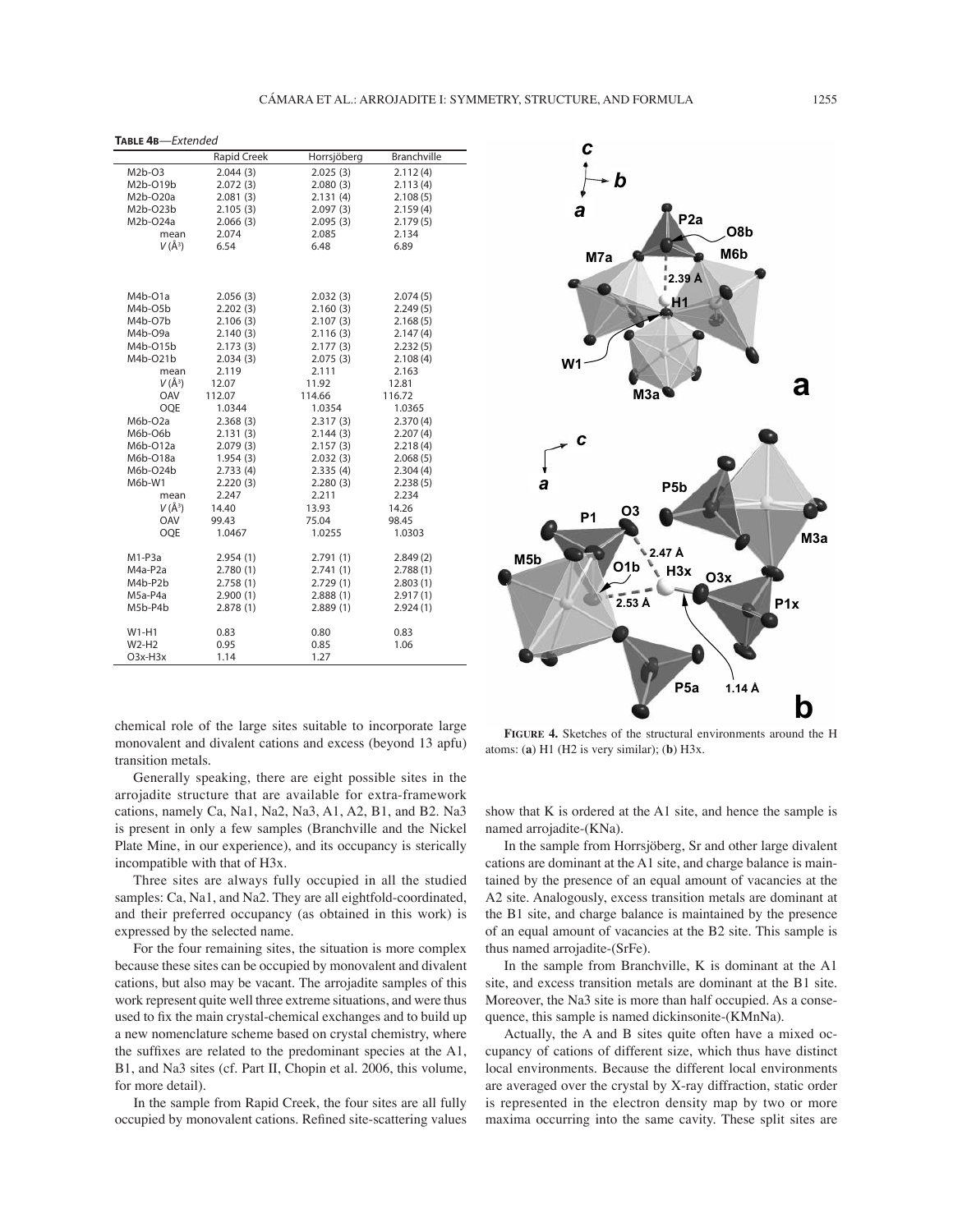|                    | Rapid Cr.                 | Horrsjöb. | Branch.   |                       | Rapid Cr.       | Horrsjöb. | Branch.  |                                           | Rapid Cr.               | Horrsjöb.                                 | Branch.   |
|--------------------|---------------------------|-----------|-----------|-----------------------|-----------------|-----------|----------|-------------------------------------------|-------------------------|-------------------------------------------|-----------|
| $Ca-O4$            | 2.353(3)                  | 2.206(3)  | 2.334(4)  | A1-017a               | 2.902(3)        | 2.850(4)  | 3.088(7) | $A1x-O6a$                                 |                         |                                           | 2.373(5)  |
| $Ca-O7a$           | 2.729(3)                  | 2.785(4)  | 2.843(5)  | A1-017b               | 2.820(3)        | 2.764(4)  | 2.920(5) | $A1x-O7a$                                 |                         |                                           | 2.649(5)  |
| Ca-O8a             | 2.398(3)                  | 2.294(4)  | 2.379(6)  | A1-O18a               | 2.695(3)        | 2.644(4)  | 2.799(6) | A1x-017a                                  |                         |                                           | 2.593(5)  |
| Ca-O8b             | 2.353(3)                  | 2.192(3)  | 2.302(4)  | A1-018b               | 2.745(3)        | 2.684(4)  | 2.883(4) | A1x-O18b                                  |                         |                                           | 2.433(5)  |
| $Ca-O15a$          | 2.396(2)                  | 2.211(4)  | 2.332(4)  | A1-O21a               | 3.091(3)        | 2.875(4)  | 3.043(7) | A1x-O21a                                  |                         |                                           | 2.770(5)  |
| $Ca-O15b$          | 2.744(3)                  | 3.003(4)  | 2.855(4)  | A1-O21b               | 3.110(3)        | 2.853(4)  | 2.913(5) | A1x-O22b                                  |                         |                                           | 2.711(5)  |
| Ca-O16a            | 2.483(3)                  | 2.554(4)  | 2.507(5)  | A1-O22a               | 2.859(3)        | 2.731(4)  | 2.892(7) | mean                                      |                         |                                           | 2.588     |
| $Ca-O16b$          | 2.320(3)                  | 2.163(3)  | 2.250(4)  | A1-O22b               | 2.814(3)        | 2.805(4)  | 2.912(4) | $V(\AA^3)$                                |                         |                                           | 15.00     |
| mean               | 2.472                     | 2.426     | 2.475     | mean                  | 2.879           | 2.776     | 2.931    |                                           |                         |                                           |           |
|                    | $V(\AA^3)$ 25.83          | 24.14     | 25.69     | $V(\AA^3)$            | 33.67           | 30.12     | 34.50    |                                           |                         |                                           |           |
| A2-O1b             | 2.576(4)                  |           | 2.686(5)  | A2x-O1a               | 2.613(3)        |           | 2.746(5) | <b>B1-O2a</b>                             | 2.420(3)                | 2.458(7)                                  | 2.519(6)  |
| A2-O3              | 2.354(3)                  |           | 2.395(7)  | A2x-O1b               | 3.047(3)        |           | 3.131(5) | B1-O4x                                    | 3.229(3)                | 3.207(8)                                  | 3.043(5)  |
| $A2-O3x$           | 2.412(3)                  |           | 2.362(10) | A2x-O3                | 2.006(3)        |           | 2.708(5) | <b>B1-O8a</b>                             | 2.189(3)                | 2.116(9)                                  | 2.209(6)  |
| A2-O21a            | 2.597(4)                  |           | 2.769(7)  | $A2x-O3x$             | 2.597(3)        |           | 1.640(8) | B1-O10a                                   | 3.206(3)                | 3.275(8)                                  | 3.243(6)  |
| A2-O22b            | 2.978(4)                  |           | 2.818(8)  | $A2x-O4x$             | 2.736(3)        |           | 3.026(5) | B1-011b                                   | 2.349(3)                | 2.333(8)                                  | 2.383(4)  |
| A2-O23a            | 2.479(4)                  |           | 3.049(7)  | A2x-O21b              | 2.759(4)        |           | 3.172(6) | B1-O12a                                   | 2.345(3)                | 2.513(7)                                  | 2.405(6)  |
| A2-O23b            | 2.948(4)                  |           | 3.085(6)  | A2x-O23a              | 2.798(3)        |           | 3.141(5) | B1-012b                                   | 3.303(3)                | 3.244(8)                                  | 3.260(5)  |
|                    | mean <sup>VII</sup> 2.621 |           | 2.738     | A2x-O23b              | 2.926           |           | 2.868(5) | B1-015b                                   | 3.334(3)                | 3.070(8)                                  | 3.294(4)  |
|                    | $V(\AA^3)$ 21.62          |           | 18.92     | mean <sup>™</sup>     |                 |           | 2.490    | mean <sup>IV</sup>                        | 2.326                   | 2.355                                     | 2.379     |
|                    |                           |           |           |                       | mean VIII 2.685 |           | 2.804    | mean <sup>VIII</sup>                      | 2.797                   | 2.777                                     | 2.795     |
|                    |                           |           |           | $V(\AA^3)$ VIII 26.54 |                 |           | 25.74    | $V^{\text{IV}}(\AA^3)^{\text{IV}}$        | 4.42                    | 4.51                                      | 4.65      |
| B1x-O2a            |                           | 2.588(5)  |           | B1y-O2a               |                 | 2.751(5)  |          | <b>B2-O5b</b>                             | 2.937(3)                | 3.015(6)                                  | 2.964(5)  |
| B1x-O4x            |                           | 2.578(5)  |           | B1y-O4x               |                 | 2.553(7)  |          | B2-O10a                                   | 2.348(3)                | 2.351(5)                                  | 2.336(6)  |
| B1x-O8a            |                           | 2.439(6)  |           | B1y-O8a               |                 | 2.627(6)  |          | B2-O13a                                   | 2.288(3)                | 2.223(5)                                  | 2.308(5)  |
| B1x-O10a           |                           | 2.556(4)  |           | B1y-O10a              |                 | 2.380(6)  |          | B2-O16a                                   | 3.026(3)                | 2.816(6)                                  | 2.992(6)  |
| B1x-O12a           |                           | 2.433(4)  |           | B1y-O12a              |                 | 2.474(7)  |          | B2-017b                                   | 2.467(3)                | 2.610(6)                                  | 2.577(4)  |
| B1x-O16a           |                           | 2.564(5)  |           | B1y-O16a              |                 | 2.453(7)  |          | B2-O20b                                   | 2.485(3)                | 2.427(6)                                  | 2.406(4)  |
| B1x-O24b           |                           | 3.003(6)  |           | B1y-O24b              |                 | 2.751(7)  |          | B2-O21b                                   | 2.404(3)                | 2.441(6)                                  | 2.427(5)  |
| mean <sup>VI</sup> |                           | 2.595     |           | mean <sup>VII</sup>   |                 | 2.570     |          | B2-O24b                                   | 2.367(3)                | 2.306(6)                                  | 2.458(4)  |
| $V(\AA^3)$         |                           | 23.00     |           | $V(\AA^3)$            |                 | 23.00     |          | mean                                      | 2.540                   | 2.524                                     | 2.558     |
|                    |                           |           |           |                       |                 |           |          | $V(\AA^3)$                                | 25.39                   | 25.37                                     | 26.42     |
|                    |                           |           |           |                       |                 |           |          | Branch.                                   |                         | Branch.                                   |           |
| Na1-O9a            | 2.524(4)                  | 2.634(4)  | 2.548(6)  | Na2-O5a               | 3.031(4)        | 3.105(4)  | 3.165(7) | Na3-O2b                                   | 2.496(5)                | Na3x-O2a                                  | 2.430(4)  |
| Na1-O9b            | 2.601(4)                  | 2.624(4)  | 2.596(5)  | Na2-O10b              | 2.354(4)        | 2.323(4)  | 2.343(4) | Na3-O3x                                   | 2.075(12)               | Na3x-O3x                                  | 1.446(11) |
| Na1-O11a           | 2.981(4)                  | 2.659(4)  | 2.807(7)  | Na2-O13b              | 2.375(4)        | 2.365(4)  | 2.384(5) | Na3-O17a                                  | 2.483(8)                | Na3x-O17a                                 | 3.120(5)  |
| Na1-011b           | 2.632(4)                  | 2.571(4)  | 2.680(5)  | Na2-O16b              | 2.714(4)        | 2.689(4)  | 2.709(6) | Na3-017b                                  | 2.970(6)                | Na3x-O17b                                 | 2.682(5)  |
| Na1-014a           | 2.353(4)                  | 2.424(4)  | 2.379(6)  | Na2-O17a              | 2.502(4)        | 2.696(5)  | 2.838(8) | Na3-O18a                                  | 2.735(8)                | Na3x-O18a                                 | 2.509(5)  |
| Na1-O14b           | 2.318(4)                  | 2.381(4)  | 2.352(4)  | Na2-O20a              | 2.499(4)        | 2.384(4)  | 2.365(6) | Na3-O18b                                  | 2.419(6)                | Na3x-O18b                                 | 3.006(5)  |
| Na1-015a           | 2.507(4)                  | 2.453(4)  | 2.527(7)  | Na2-O21a              | 2.605(4)        | 2.551(5)  | 2.660(9) | Na3-O19a                                  | 2.954(8)                | Na3x-O19a                                 | 2.969(6)  |
| Na1-O15b           | 2.588(4)                  | 2.503(4)  | 2.625(5)  | Na2-O24a              | 2.385(4)        | 2.418(4)  | 2.406(6) | Na3-O19b                                  | 2.808(6)                | Na3x-O19b                                 | 2.768(6)  |
| mean               | 2.563                     | 2.531     | 2.564     | mean                  | 2.558           | 2.571     | 2.609    |                                           | mean <sup>N</sup> 2.368 | mean <sup>1V</sup>                        | 2.267     |
|                    | $V(\AA^3)$ 25.83          | 24.67     | 25.66     | $V(\AA^3)$            | 25.42           | 25.51     | 27.04    |                                           | mean VIII 2.617         | mean VIII                                 | 2.616     |
|                    |                           |           |           |                       |                 |           |          | V <sup>VIII</sup> (Å <sup>3</sup> ) 26.32 |                         | V <sup>VIII</sup> (Å <sup>3</sup> ) 22.58 |           |

**TABLE 4C.** The alkali sites: Interatomic distances (Å) and selected geometrical parameters for the arrojadites of this work

indicated by x and y in Table 4.

This feature can be used to detect the main solid solution mechanisms and exchange vectors. Figure 5 shows the relevant Fourier maps  $(2 F_o - F_c)$  obtained at convergence for the three samples of this work. In the sample from Rapid Creek, the electron density at the A2 site is clearly split into two maxima (A2 and A2x), the weaker of which has peak electron density values slightly higher than that corresponding to the H3x site; in this sample, there is no evidence of cations occurring at the Na3 site. In the sample from Horrsjöberg, there is no electron density either at the A2 site or at the Na3 sites, whereas the maximum related to the H3x site is clearly visible. In the sample from Branchville, the maxima related to the A2 and Na3 sites are well characterized, and both show distinct split positions for distinct cations; the shape of the electron density at the O3x site is oblate, and represents the superposition of distinct local situations depending on this complex cation ordering. Given the significant Na3-Na3x occupancy, the electron density at the H3x site is hardly detectable.

Although it is a clear indication of a mixed site population and it may suggest the nature of the dominant cation, the presence of split sites in some cases can make the estimation of their

**TABLE 4D.** Alkali sites—intercationic distances: Interatomic distances (Å) and selected geometrical parameters for the arrojadites of this work

|              | <u>ULLILI VYULIN</u> |             |                    |
|--------------|----------------------|-------------|--------------------|
|              | <b>Rapid Creek</b>   | Horrsjöberg | <b>Branchville</b> |
| $Ca-P4a$     | 3.004(1)             | 2.927(1)    | 2.975(1)           |
| $A1-A1x$     |                      |             | 1.634(7)           |
| $A2-A2x$     | 1.071(2)             |             | 0.847(5)           |
| $B1-B1x$     |                      | 1.285(7)    |                    |
| $B1-B1y$     |                      | 1.644(12)   |                    |
| $B1x-B1y$    |                      | 0.365(12)   |                    |
| $B2-P4a$     | 3.121(2)             | 2.984(5)    | 3.130(4)           |
| $B2-P6b$     | 2.911(2)             | 2.847(4)    | 2.943(4)           |
| <b>B2-B1</b> | 3.971(2)             |             | 3.867(7)           |
| $B2-B1x$     |                      | 2.593(7)    |                    |
| $B2-B1y$     |                      | 2.230(9)    |                    |
| Na3-Na3x     |                      |             | 1.003(5)           |
| Na1-P4a      | 2.943(2)             | 2.947(2)    | 2.973(5)           |
| Na1-P4b      | 2.938(2)             | 2.925(2)    | 2.983(4)           |

site scattering difficult. In fact, the refined model adopts either isotropic or anisotropic atomic displacement factors, which may not represent all the experimental electron density. Calculation of accurate site populations is thus possible in arrojadite only when there is good agreement between the refined site scattering and the values calculated from the unit formula, and must rely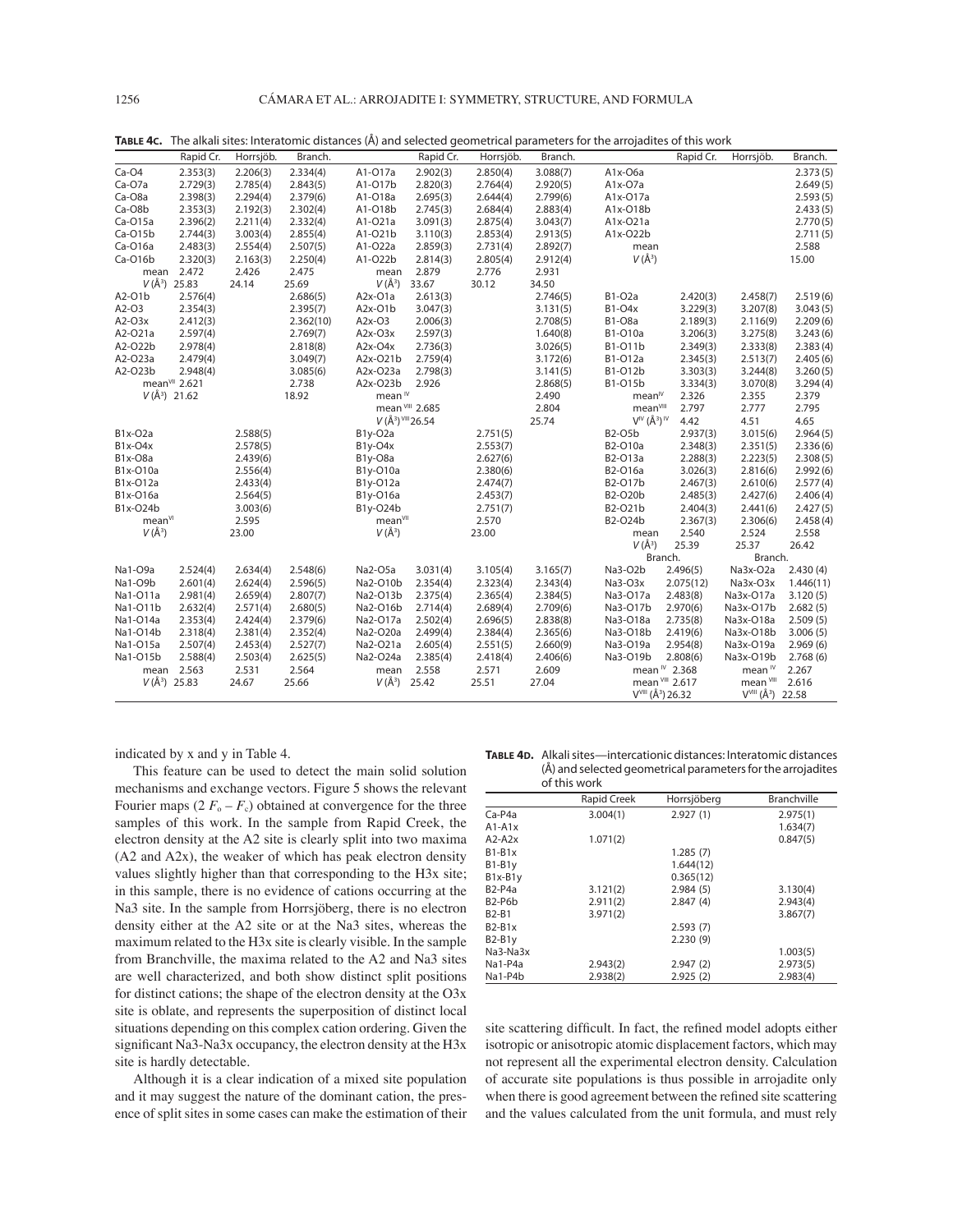

**FIGURE 5.** Electron density maps  $(2 F_0 - F_c)$  projected onto the plane containing the O3x, H3x, A2, and Na3 sites,  $(10\bar{1})$ . Contours are drawn at 2, 3, 4, 5, 10, 15, 20....  $e/\text{\AA}^3$ .

also on the refined bond lengths. Given the complexity of the chemistry and of the structure, it is reasonable to report only on the site preference of the various cations. Therefore, the electron density maps in Figure 5 show that (1) the total occupancy of the A2 and Na3 can vary from 0 to 1 apfu; (2) the occupancy of H3x is inversely related to that of the Na3 site; and (3) both the Na3 and A2 sites can be occupied by larger (monovalent) and smaller (divalent) cations, the amounts of which can be roughly estimated based on all the crystal-chemical details available.

## **Perspective**

We have now established the correct structure, stoichiometry, and the crystal-chemical relations between the sites occupied by the large cations. As a next step (Part II, Chopin et al. 2006, this volume), we extend this study to other samples covering a range of compositions and we define a rational scheme for the arrojadite-group nomenclature, which rests on crystal chemistry but can be used without the need of structure refinement.

### **ACKNOWLEDGMENTS**

Thanks are due to Massimo Tiepolo for LA-ICP-MS analysis. This work was partly funded by the MIUR-PRIN 2005 project "From minerals to materials: crystal-chemistry, microstructures, modularity, modulations".

## **REFERENCES CITED**

- Brown, I.D. and Altermatt, D. (1985) Bond-valence parameters obtained from a systematic analysis of the Inorganic Crystal Structure Database. Acta Crystallographica, B41, 244-247.
- Brush, G.J. and Dana, E.S. (1878) On a new and remarkable mineral locality in Fairfield County, Connecticut; with a description of several new species occurring there. American Journal of Science, 16, 33-46; 114-123.
- Brush, G.J., Dana, E.S., and Wells, H.L. (1890) On the mineral locality at Branchville, Connecticut: fifth paper; with analyses of several manganesian phosphates. American Journal of Science, 39, 201-216.
- Busing, W.R., Martin, K.O., and Levy, H.A. (1962) Report ORNL-TM-305, 75 p. Oak Ridge National Laboratory, Tennessee.
- Chopin, C., Oberti, R., and Cámara, F. (2006) The arrojadite enigma: II. Compositional space, new members and nomenclature of the group. American Mineralogist, 91, 1260-1270.
- Demartin, F., Gramaccioli, C.M., Pilati, T., and Sciesa, E. (1996) Sigismundite,  $(Ba,K,Pb)Na<sub>3</sub>(Ca,Sr)(Fe,Mg,Mn)<sub>14</sub>(OH)<sub>2</sub>(PO<sub>4</sub>)<sub>12</sub>$ , a new Ba-rich member of the arrojadite group from Spluga valley, Italy. Canadian Mineralogist, 34,  $827 - 834$
- Ek, R. and Nysten, P. (1990) Phosphate mineralogy of the Hålsjöberg and Hökensås kyanite deposits. Geologiska Föreningens i Stockholm Förhandlingar,  $112.9 - 18.$
- Fleischer, M., Wilcox, R.E., and Matzko, J.J. (1985) Microscopic determination of the nonopaque minerals. USGS Bulletin 1627.
- Henriques, A. (1956) An iron-rich wagnerite, formerly named talktriplite, from Hållsjöberget (Horrsjöberget), Sweden. Arkiv för Mineralogi och Geologi,  $2(6)$ , 149-153.
- Huminicki, D.M.C. and Hawthorne, F.C. (2002) The crystal chemistry of the phosphate minerals. In M.L. Kohn, J. Rakovan, and J.M. Hughes, Eds., Phosphates: geochemical, geobiological, and materials importance, 48, 123-254. Reviews in Mineralogy and Geochemistry, Mineralogical Society of America, Chantilly, Virginia.
- Jaulmes, S., Elfakir, A., Quarton, M., Brunet, F., and Chopin, C. (1997) Structure cristalline de la phase haute température et haute pression de Mg<sub>3</sub>(PO<sub>4</sub>)<sub>2</sub>. Journal of Solid State Chemistry, 129, 341-345.
- Krutik, V.M., Pushcharovskii, D.Yu., Pobedimskaya, E.A., and Belov, N.V. (1979) Crystal structure of arrojadite. Kristallografiya, 24, 743-750.
- Merlino, S., Mellini, M., and Zanazzi, P.F. (1981) Structure of arrojadite, KNa<sub>4</sub>CaMn<sub>4</sub>  $Fe<sub>10</sub>Al(PO<sub>4</sub>)<sub>12</sub>(OH,F)<sub>2</sub>$ . Acta Crystallographica, B37, 1733-1736
- Moore, P.B., Araki, T., Merlino, S., Mellini, M., and Zanazzi, P.F. (1981) The arrojadite-dickinsonite series, KNa<sub>4</sub>Ca(Fe,Mn<sup>2+</sup>)<sub>14</sub>Al(OH)<sub>2</sub>(PO<sub>4</sub>)<sub>12</sub>: crystal structure and crystal chemistry. American Mineralogist, 66, 1034-1049.
- Robinson, G.W., van Velthuizen, J., Ansell, H.G., and Sturman, B.D. (1992) Mineralogy of the Rapid Creek and Big Fish River area, Yukon Territory. Mineralogical Record, 23, 1-47.
- Shainin, V.E. (1946) The Branchville, Connecticut, pegmatite. American Mineralogist, 31, 329-345.
- Steele, I.M. (2002) Arrojadite: variations in space group and composition based on four new refinements. 18<sup>th</sup> IMA General Meeting, Edinburgh, Abstracts, MO2-117.
- Stormer, J.C., Pierson, M.L., and Tacker, R.C. (1993) Variation of F and Cl X-ray intensity due to anisotropic diffusion in apatite during electron microprobe analysis. American Mineralogist, 78, 641-648.
- van Achterbergh, E., Ryan, C.G., Jackson, S.E., and Griffin, W.L. (2001) Data reduction software for LA-ICP-Ms. In P.J. Sylvester, Ed., Laser Ablation ICPMS in the Earth Sciences: Principles and Applications, 29, 239-243. Mineralogical Association of Canada, Short Course Series, Ottawa.
- Yakubovich, O.V., Matviyenko, Ye.N., Simonov, M.A., and Mel'nikov, O.K. (1986) The crystalline structure of synthetic Fe3+-arrojadites with the idealized formula  $K_2Na_5Fe^{2+}_{14}Fe^{3+}(PO_4)_{12}(OH)_2$ . Vestnik Moskovovskogo Universiteta, Seriya Geologiya, 1986, 36-47.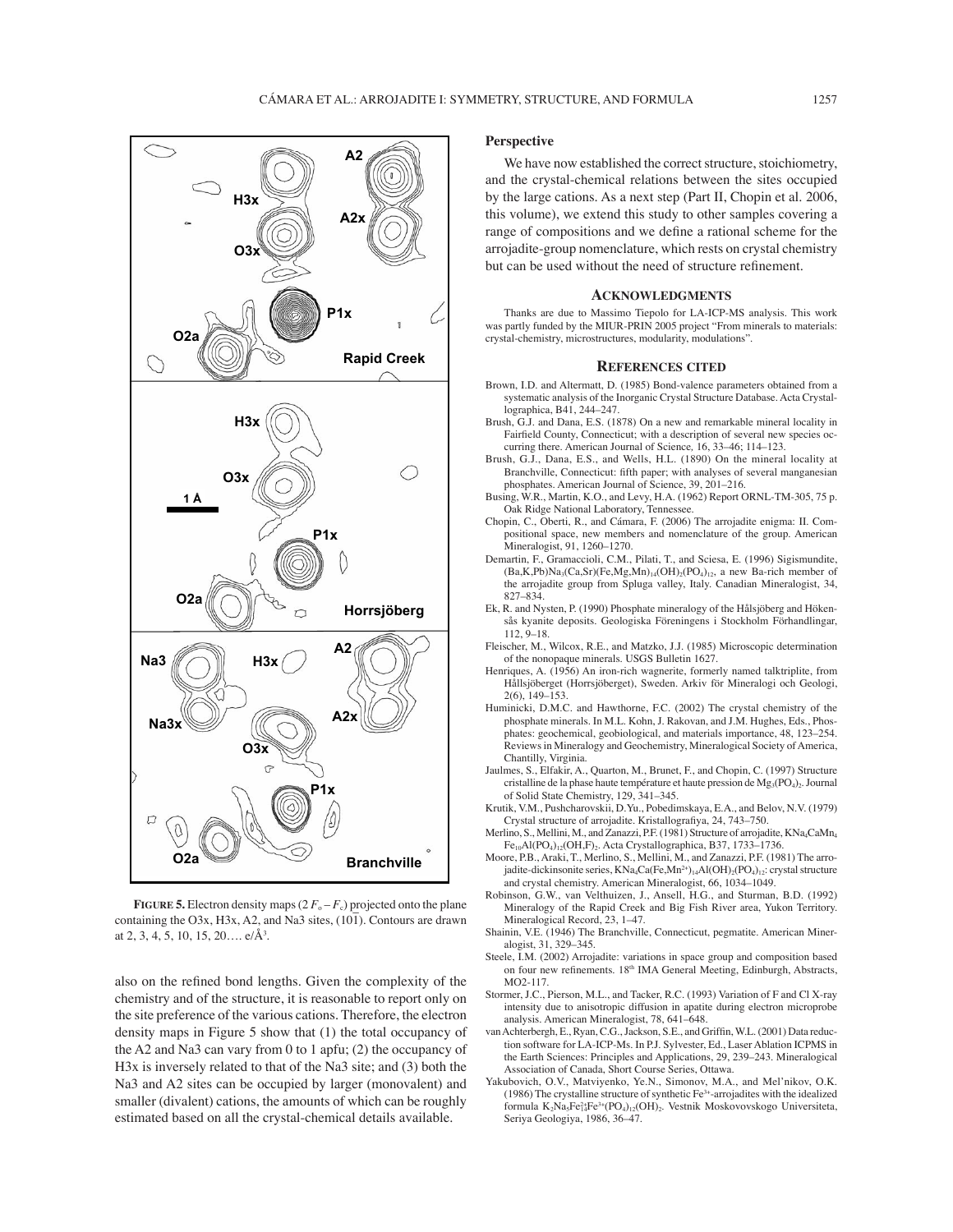MANUSCRIPT RECEIVED DECEMBER 13, 2005 MANUSCRIPT ACCEPTED MARCH 28, 2006 MANUSCRIPT HANDLED BY PAOLA BONAZZI

## **APPENDIX. FURTHER MINERAL DATA FOR THE TWO NEW END-MEMBERS OF THE ARROJADITE GROUP**

The specimens investigated in this paper have been recognized as the holotype material of three members of the arrojadite group. As requested by the IMA procedure, we report hereafter their complete mineral description.

In particular, given the uncertainty on the exact composition of the Serra Branca material (for which the arrojadite name has first been proposed, see Part II, Chopin et al. 2006, this volume) and the nearly stoichiometric end-member composition of the sample from Rapid Creek (ENSMP no. 41081), the latter has been recognized by IMA-CNMMN as the new holotype of arrojadite-(KNa) (vote 2005-047). The sample from Horrsjöberg (ENSMP no. 16926) is the holotype material for arrojadite-(SrFe) (vote 2005-032), and the sample from Branchville (ENSMP no. 4861) is the holotype material for dickinsonite-(KMnNa) (vote 2005-048). All these samples are part of the collection of the MusÈe de MinÈralogie, Ecole des Mines de Paris.

## **CHEMISTRY**

The ideal end-member composition for arrojadite-(KNa), <sup>A1</sup>K <sup>A2</sup>Na <sup>B1</sup>Na <sup>B2</sup>Na <sup>Na1,2</sup>Na<sub>2</sub> <sup>Na3</sup>□ <sup>Ca</sup>Ca <sup>M</sup>Fe<sub>13</sub> Al (PO<sub>4</sub>)<sub>11</sub> <sup>P1x</sup>(PO<sub>3</sub>OH<sub>1</sub>) W(OH)<sub>2</sub>, would correspond to: P<sub>2</sub>O<sub>5</sub> = 40.14, Al<sub>2</sub>O<sub>3</sub> = 2.40, Fe  $= 44.02$ , CaO = 2.64, Na<sub>2</sub>O = 7.31, K<sub>2</sub>O = 2.22, and H<sub>2</sub>O = 1.27  $wt\%$ 

The ideal end-member composition for arrojadite-(SrFe),  $^{A1}Sr^{A2} \rightarrow ^{B1}Fe^{2+}B2 \rightarrow ^{Na1,2}Na_{2}$ <sup>Na3</sup> $\rightarrow ^{Ca}Ca^{M}Fe^{2+}_{13}Al(PO_{4})_{11}^{PIx}(PO_{3}OH)$  $W(OH)_2$ , would correspond to:  $P_2O_5 = 39.48$ ,  $Al_2O_3 = 2.36$ , FeO  $= 46.63$ , CaO = 2.60, Na<sub>2</sub>O = 2.87, SrO = 4.80, and H<sub>2</sub>O = 1.25 wt%.

The ideal end-member composition of dickinsonite-(KMn-Na), <sup>A1</sup>K <sup>A2</sup>Na <sup>B1</sup>Mn <sup>B2</sup> $\Box$  <sup>Na1,2</sup>Na<sub>2</sub> <sup>Na3</sup>Na <sup>Ca</sup>Ca <sup>M</sup>(Mn, Fe, Mg)<sub>13</sub> Al  $(PO<sub>4</sub>)<sub>11</sub>$ <sup>P1x</sup> $(PO<sub>4</sub>)$ <sup>W</sup> $(OH)<sub>2</sub>$ , would correspond to:  $P<sub>2</sub>O<sub>5</sub>$  39.78, Al<sub>2</sub>O<sub>3</sub> 2.38, MnO 46.39, CaO 2.62, Na<sub>2</sub>O 5.79, K<sub>2</sub>O 2.20, H<sub>2</sub>O 0.84  $wt\%$ .

## **OCCURRENCE AND PARAGENESIS**

**Arrojadite-(KNa).** The mineral occurs as coating of open fractures in siderite-rich Lower Cretaceous sandstones of the Rapid Creek area, northwestern Yukon Territory, Canada, a locality famous for the number and quality of rare phosphate minerals found there (Robinson et al. 1992). The sample studied is preserved in the collections of the Musée de Minéralogie, Ecole des Mines de Paris (ENSMP), under reference no. 41081 since 1980. Associated minerals include euhedral quartz and some limonite (former siderite?). Arrojadite-(KNa) (and quartz) represent the early stage of phosphate mineral precipitation in veins, which occurred from low-salinity fluids during or after the Laramide orogeny, under very low-grade metamorphic conditions, at minimum temperatures of  $180-200$  °C (Robinson et al. 1992).

**Arrojadite-(SrFe).** The mineral occurs as a common rockforming mineral in a fist-size sample of kyanite-muscovite-wagnerite-lazulite rock from the Horrsjöberg locality in Värmland, Sweden. The locality (also spelt Hållsjöberg, Hålsjöberg, etc.) is famous for the kyanite-quartzite hosting a variety of Alphosphates (e.g., berlinite, trolleite, svanbergite; see, e.g., Ek and Nysten 1990). Associated minerals include fine-grained kyanite that forms the groundmass of the sample, spotted by conspicuous orange-brown wagnerite crystals ("talktriplit," "magniotriplit," cf. Henriques 1956), and dark-blue patches consisting of abundant interstitial lazulite that commonly overgrows arrojadite-(SrFe), and a wyllieite-group mineral. Muscovite, rutile, hematite (in part secondary, with lazulite), and quartz are other minor constituents, as well as accessory fluorapatite (cf. Ek and Nysten 1990). The mineral assemblage is reminiscent of the "stratabound thin intercalations in the quartzite" reported by Ek and Nysten (1990) that represent the earliest phosphate paragenesis. Arrojadite-(SrFe) belongs to the early paragenesis (together with kyanite, muscovite, rutile, wagnerite, and wyllieite), which formed by either hydrolyzing solutions during Precambrian amphibolite-facies (500–575 °C, >3 kbar) metamorphism of argillaceous sediments (and volcanics?), or by amphibolite-facies metamorphism of an Al-rich, phosphate-bearing residual rock after alteration of supracrustal rocks in a hot-spring environment (Ek and Nysten 1990).

**Dickinsonite-(KMnNa).** The mineral occurs as green polycrystalline masses in the pegmatite at Branchville, Fairfield Co., Connecticut (e.g., Shainin 1946), which is a classic locality for Mn-phosphates and the type-locality of nine species, including dickinsonite (Brush and Dana 1878; Brush et al. 1890). According to these authors, dickinsonite is associated intimately with eosphorite, triploidite, lithiophilite, and other species in nests in a vein of albitic granite, most likely in the "cleavelandite"-spodumene unit of the pegmatite (Shainin 1946). In the Branchville dickinsonite sample studied (ENSMP no. 4861), green cm-sized nodular masses in albitic granite consist only of dickinsonite lamellae intergrown with quartz.

## **Physical and optical properties**

Arrojadite-(KNa) is found as clear, yellow, mm-sized euhedral crystals. Stout, more-or-less platy prisms have (001) cleavage, possibly less good than in other members of the group.

Arrojadite-(SrFe) could only be observed in petrographic thin sections. It forms isolated, slightly elongated crystals, originally up to several hundred µm in the longest dimension, now invariably corroded and rimmed by lazulite, hematite, and minor fluorapatite. This alteration pattern is almost a diagnostic feature.

Dickinsonite-(KMnNa) is found as mica-like platelets with a vivid green color, typically a few hundred µm in size, intimately intergrown with quartz.

Mohs hardness was not measured, but should be around 3.5 to 4 (Brush and Dana 1878). The streak is white and the luster is vitreous for all the samples. Arrojadites are non-fluorescent. The calculated density is  $3.437$  g/cm<sup>3</sup> for arrojadite- $(KNa)$ , 3.569 g/cm<sup>3</sup> for arrojadite-(SrFe), and 3.496 g/cm<sup>3</sup> for dickinsonite-(KMnNa).

Arrojadite-(KNa) is biaxial (+), with  $n_{\alpha} = 1.651(1)$ ,  $n_{\beta} =$  $1.656(1)$ ,  $n_{\gamma} = 1.662(10)$  (589 nm). 2V (meas.) = 87.8(1)<sup>o</sup> (direct measurement);  $2V$  (calc.) =  $85^\circ$ . Dispersion:  $r \ll v$ . Orientation, checked by X-ray diffraction:  $X = b$ ;  $Y \approx c$ . Pleochroism: very